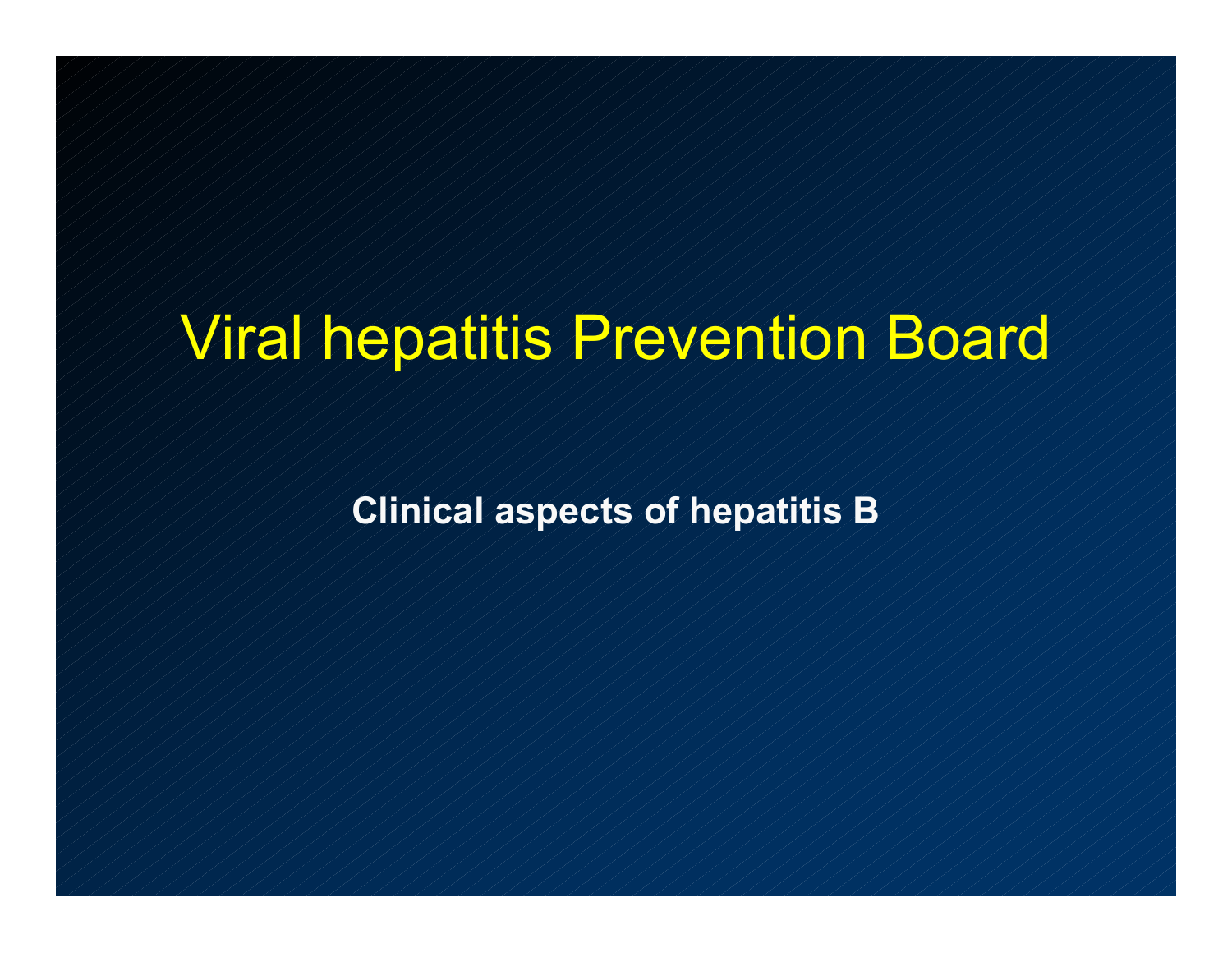#### Natural History and serological markers acute and chronic hepatitis B

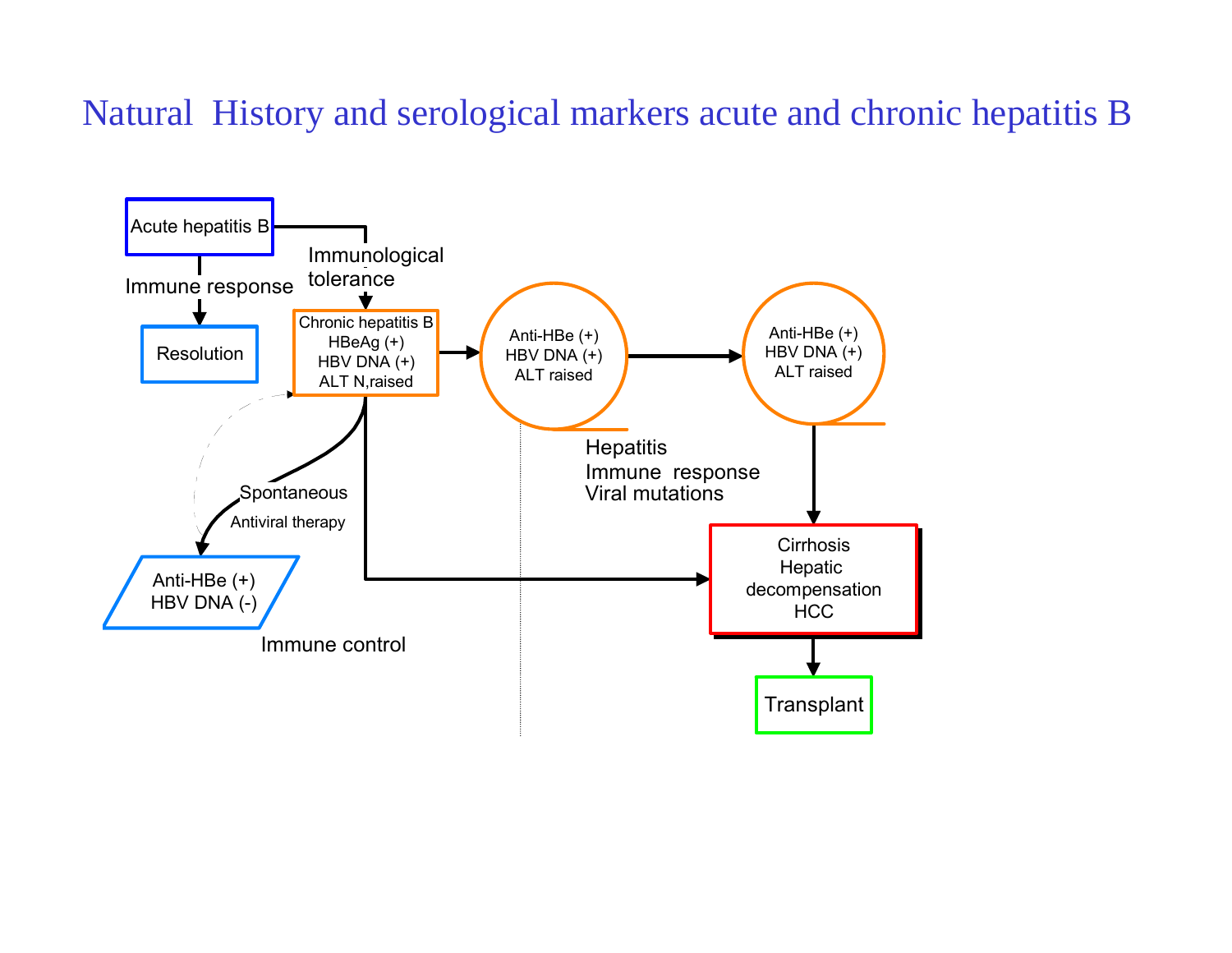# HBeAg positive and negative disease

- HBeAg positive disease (wild type)
- Young individuals with hepatitis B
	- $\rightarrow$  High levels of HBV DNA (usually > 107 copies/ml)
	- 戶 May have normal ALT
	- $\sim$  "Immunotolerant phase" of the disease
- Or with raised ALT in active disease (immuno-active phase)  $\blacktriangleright$  Seroconversion rates higher in patients with raised ALT and genotype B (vs C) and genotype D  $(vs A)$
- Anti-HBe-positive disease HBsAg positive and anti-HBe positive **Older**  HBV DNA typically > 105 copies/ml Genotypic explanations for absent **HBeAg** Serum ALT elevated Variable course, fluctuating ALT, mixture of wild type and HBeAg negative virus Biopsy shows necro-inflammation and varying fibrosis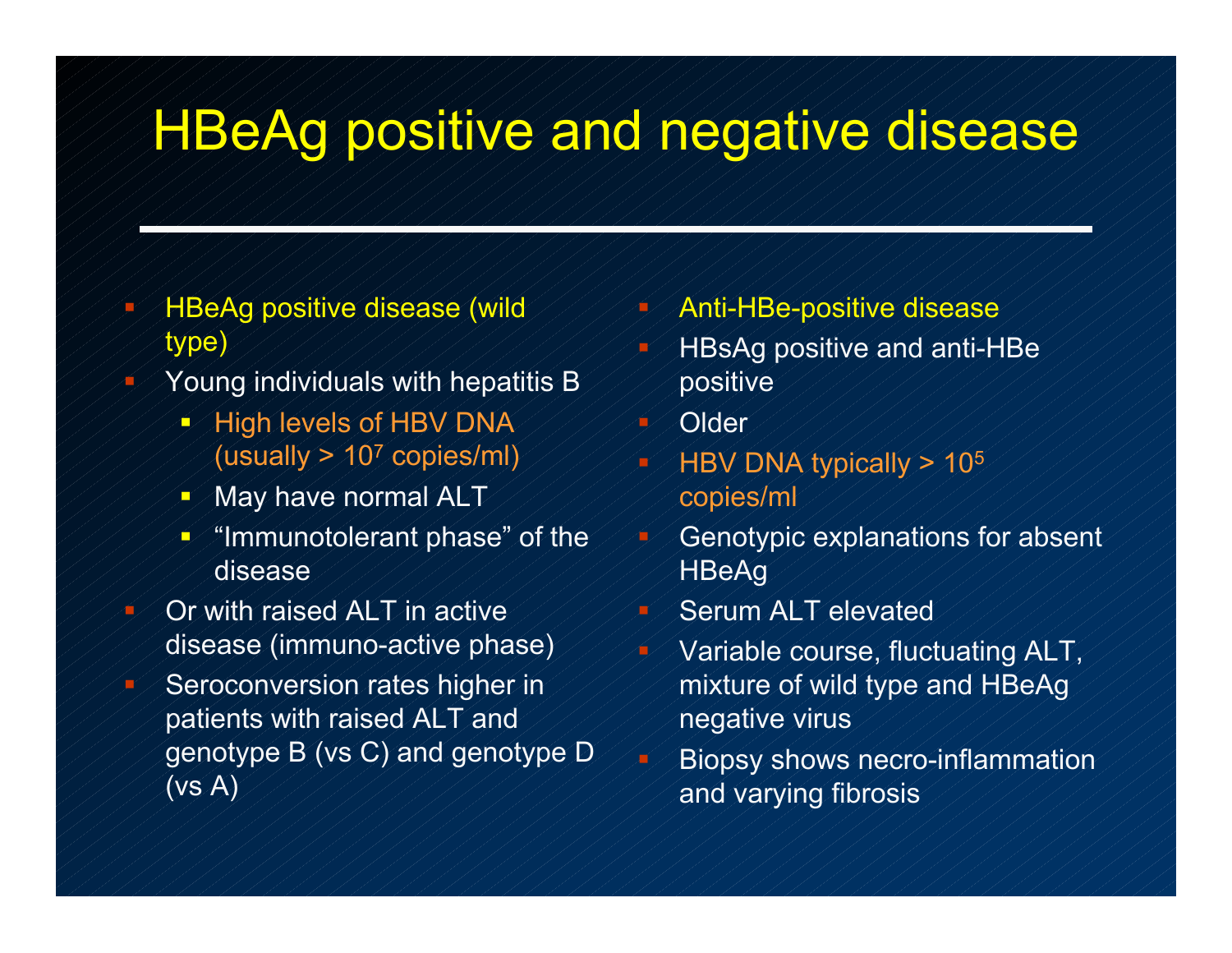#### Chronic hepatitis B: serological markers Anti-HBe-positive disease

- HBsAg positive and anti-HBe positive
- **Older**
- $\blacktriangleright$  HBV DNA typically  $\geq$  10<sup>5</sup> copies/ml
- Genotypic explanations for absent HBeAg
- Serum ALT elevated
- Variable course, fluctuating ALT, mixture of wild type and HBeAg negative virus
- П. Biopsy shows necro-inflammation and varying fibrosis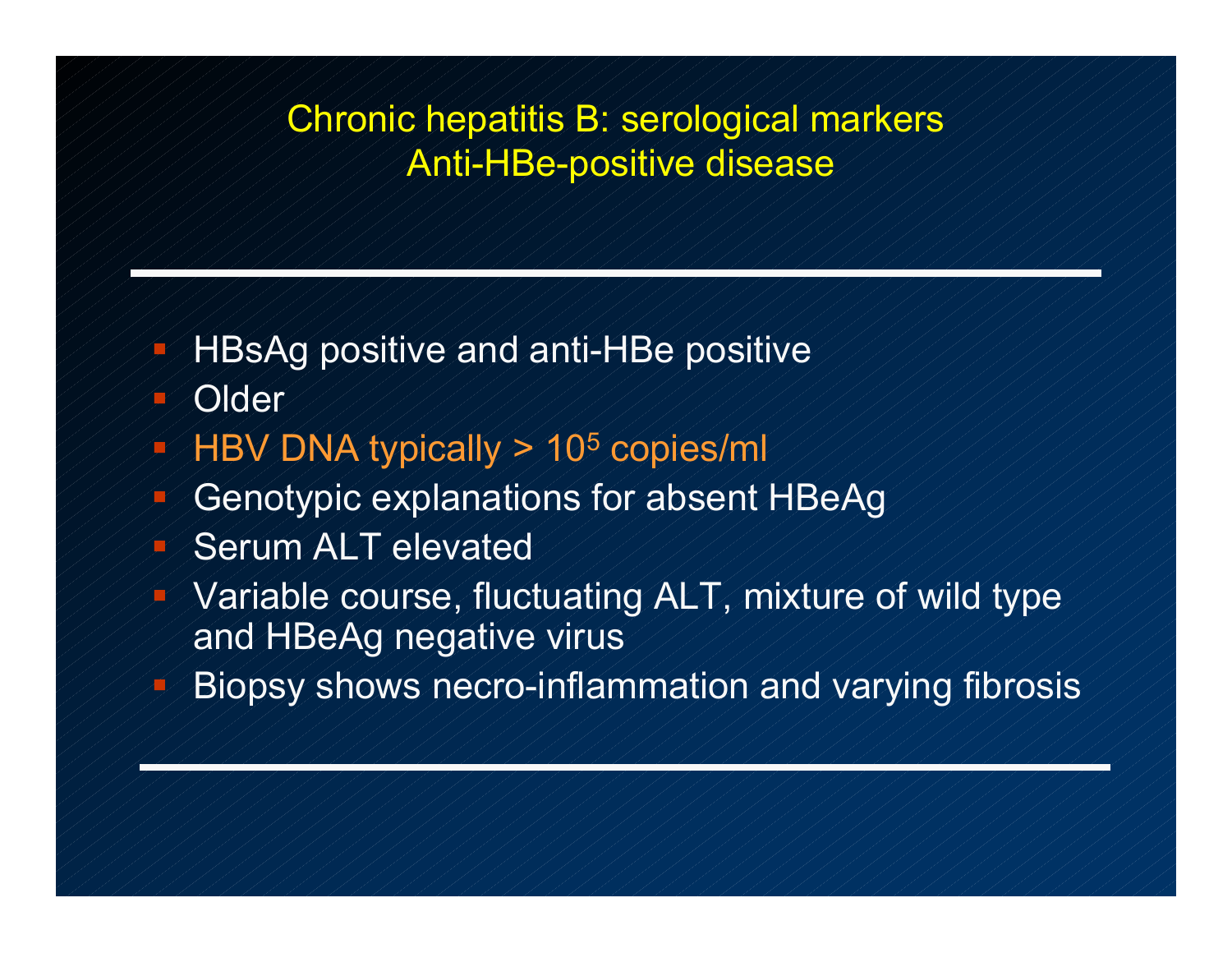#### Inactive carrier state

- Spontaneous remission in disease activity
	- HBeAg negative, anti-HBe positive
	- Lower HBV DNA levels (<10 5 copies/ml)
- Little or no necroinflammation or fibrosis (depending on timing of seroconversion)
	- May be a retrospective diagnosis as some propensity to reactivation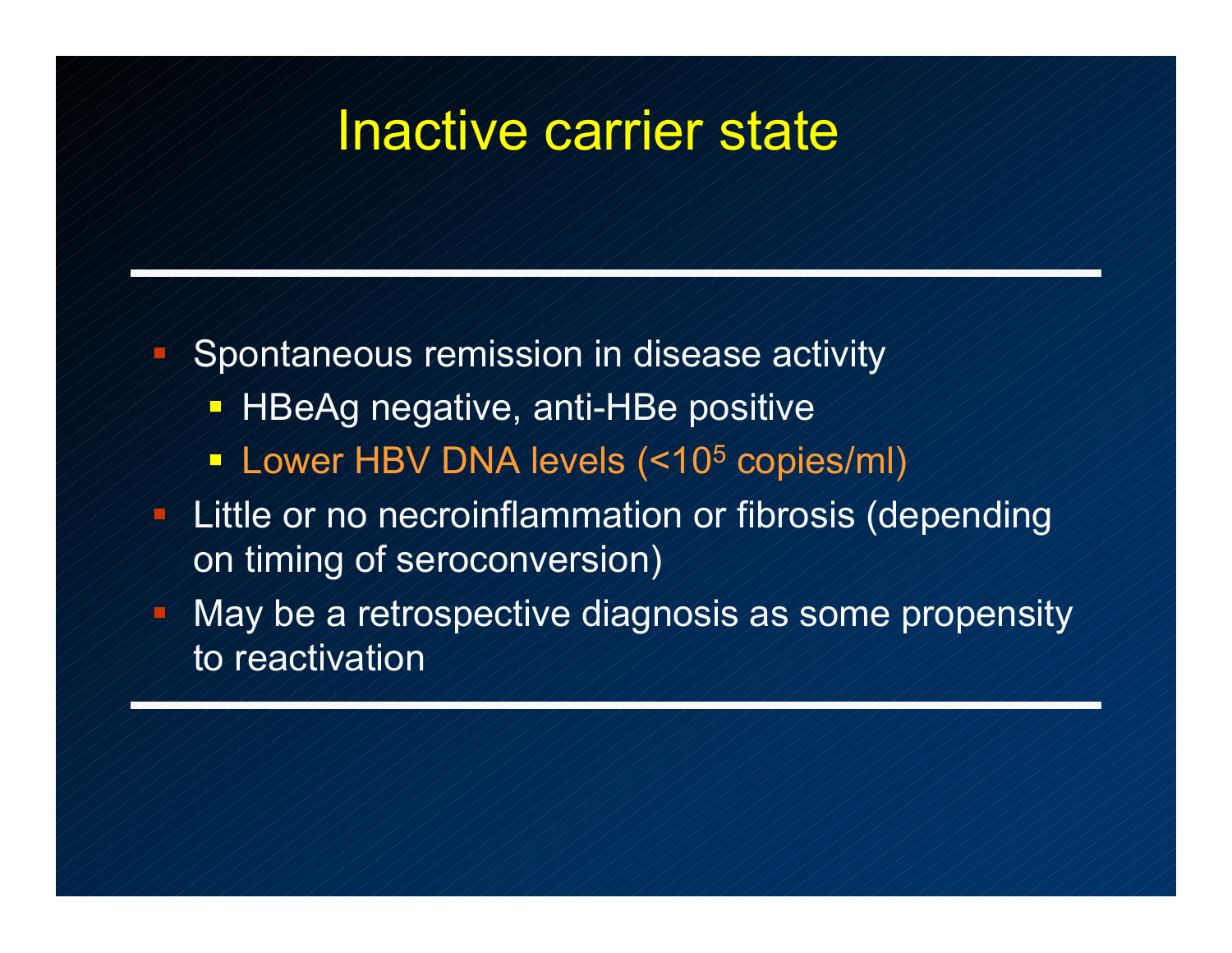### Prognostic factors for progression to cirrhosis

| factors                      | p value |
|------------------------------|---------|
| · older age                  | 0.0001  |
| <b>• HBV-DNA persistence</b> | 0.0001  |
| · virus genotype C           | 0.001   |
| • recurrent acute flares     | 0.001   |
| • histologic staging         | 0.0002  |
| • alcohol consumption        | 0.001   |
| • HCV, HDV coinfection       | 0.001   |
| • HIV coinfection            | 0.02    |

Fattovich, J Infect Dis 1987; Liaw, Hepatology 1988; Fattovich, Gut 1991; Roudot-Thoraval, Hepatology 1997; Ikeda, J Hepatol 1998; Colin, Hepatology 1999; Kao, Gastroenterology 2000; Brunetto, J Hepatol 2002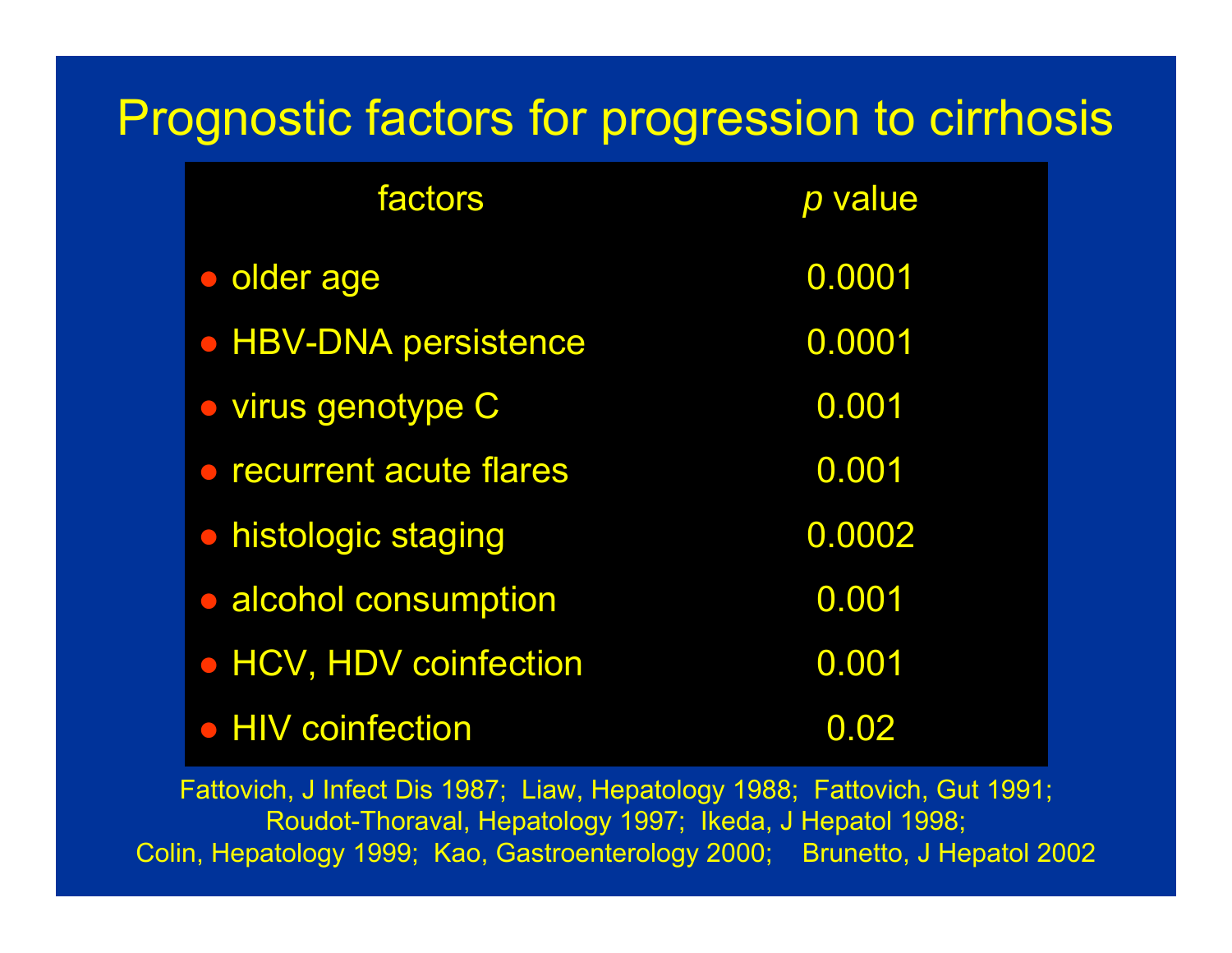#### Prognostic factors of survival in cirrhosis B

100100 97  $\%$  $\%$ 97 868080 7972 $p = 0.03$   $\binom{2}{\frac{2}{\sqrt{3}}}\qquad p = 0.01$  $60$  $60$  $40 40<sup>-</sup>$  $-$  HBeAg  $-$  DNA - $-$  HBeAg + - HBeAg-/HBV-DNA+ HBeAg - 2020HBeAg+  $\sim$  $0^+$ 0 0  $\angle$  1  $\angle$  2 2  $/3$  /  $/4$  /  $/5$ 0  $\angle$  1  $\angle$  12 3  $/$  4  $/$  5

| HBV-DNA + vs HBV-DNA - | RR   | 95% CI      |
|------------------------|------|-------------|
| <b>HCC</b>             | 0.89 | $0.3 - 2.6$ |
| Decompensation         | 4.0  | $1.0 - 15$  |
| Liver-related death    | 5.9  | $1.6 - 21$  |

De Jongh, Gastroenterology 1992; 103: 1630-5

Eurohep, Am J Gastroenterol 2002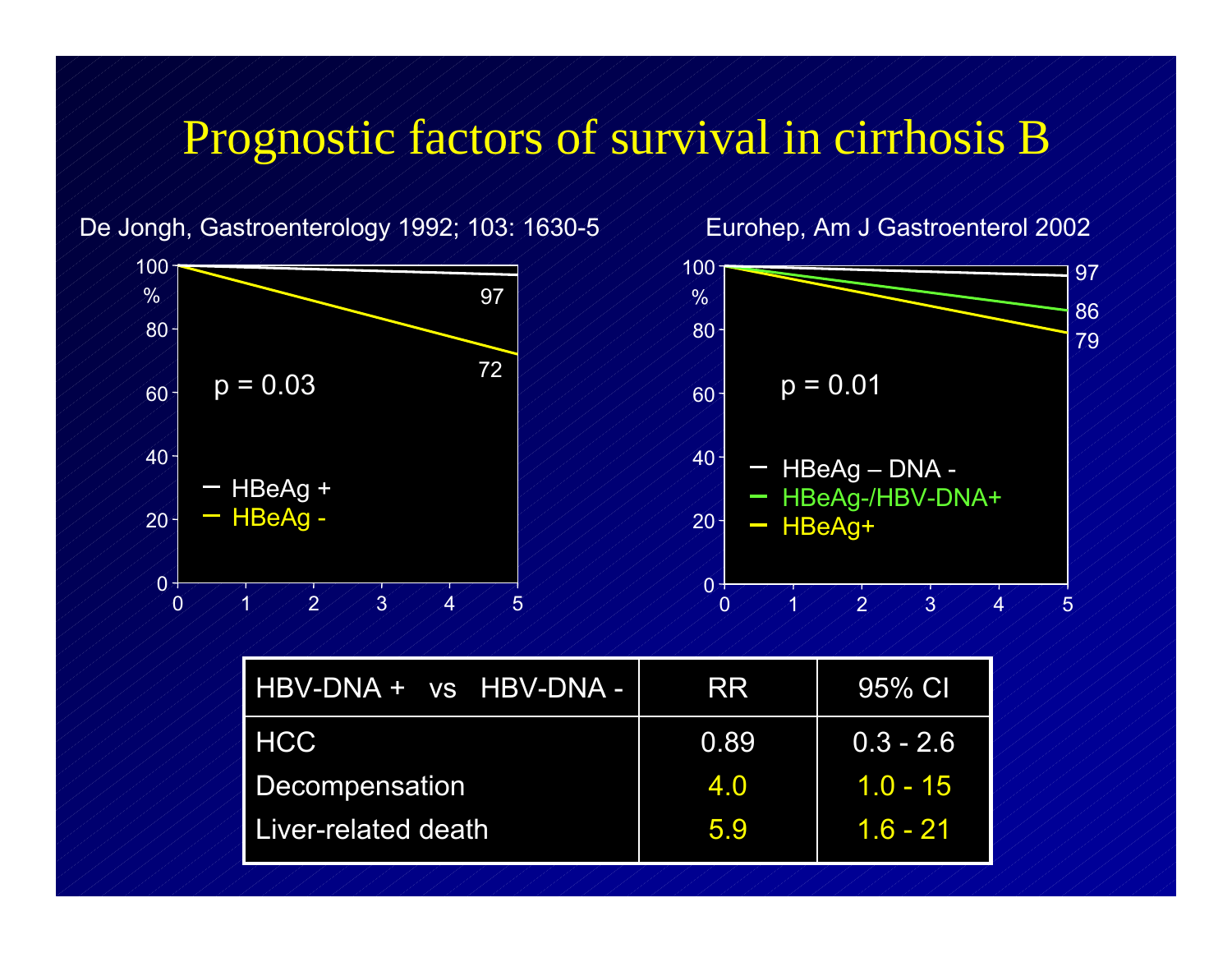### Cumulative Incidence of Liver Cirrhosis according to baseline HBV-DNA – *Illoeje et al.*

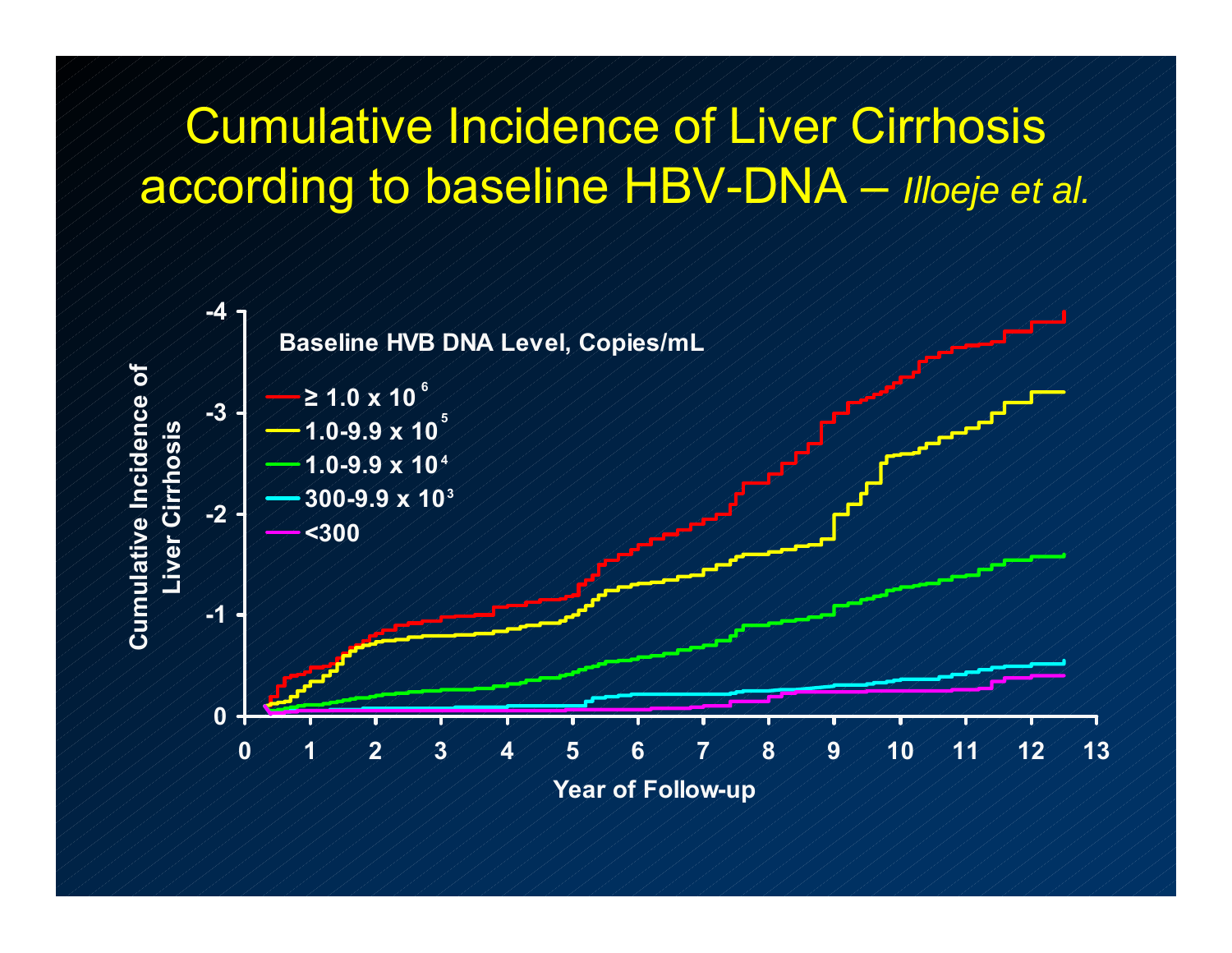### Cumulative Incidence of Decompensated Cirrhosis by Entry HBV DNA



**4**

EASL 2005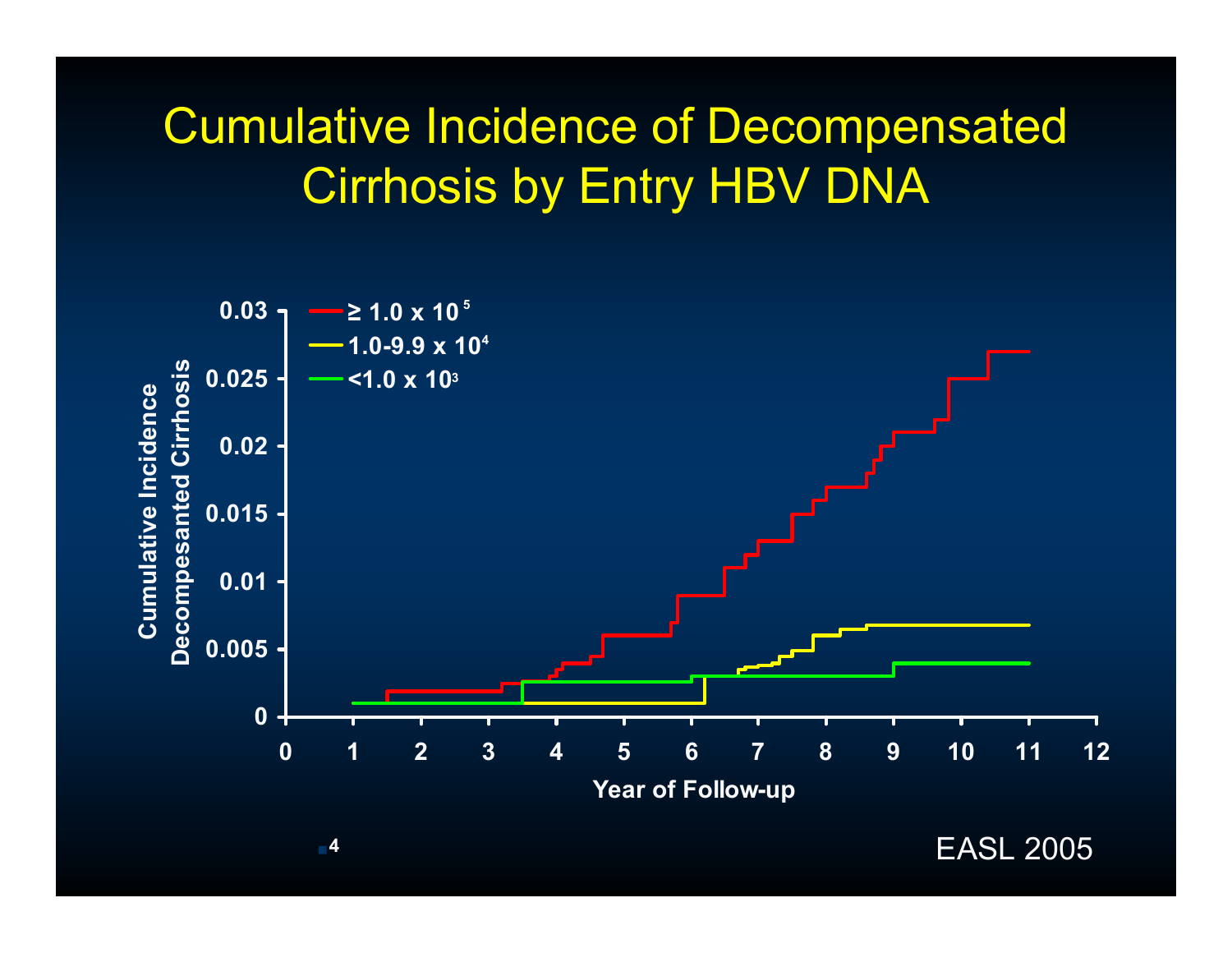# HCC Mortality according to baseline HBV-DNA – *Chen et al.*

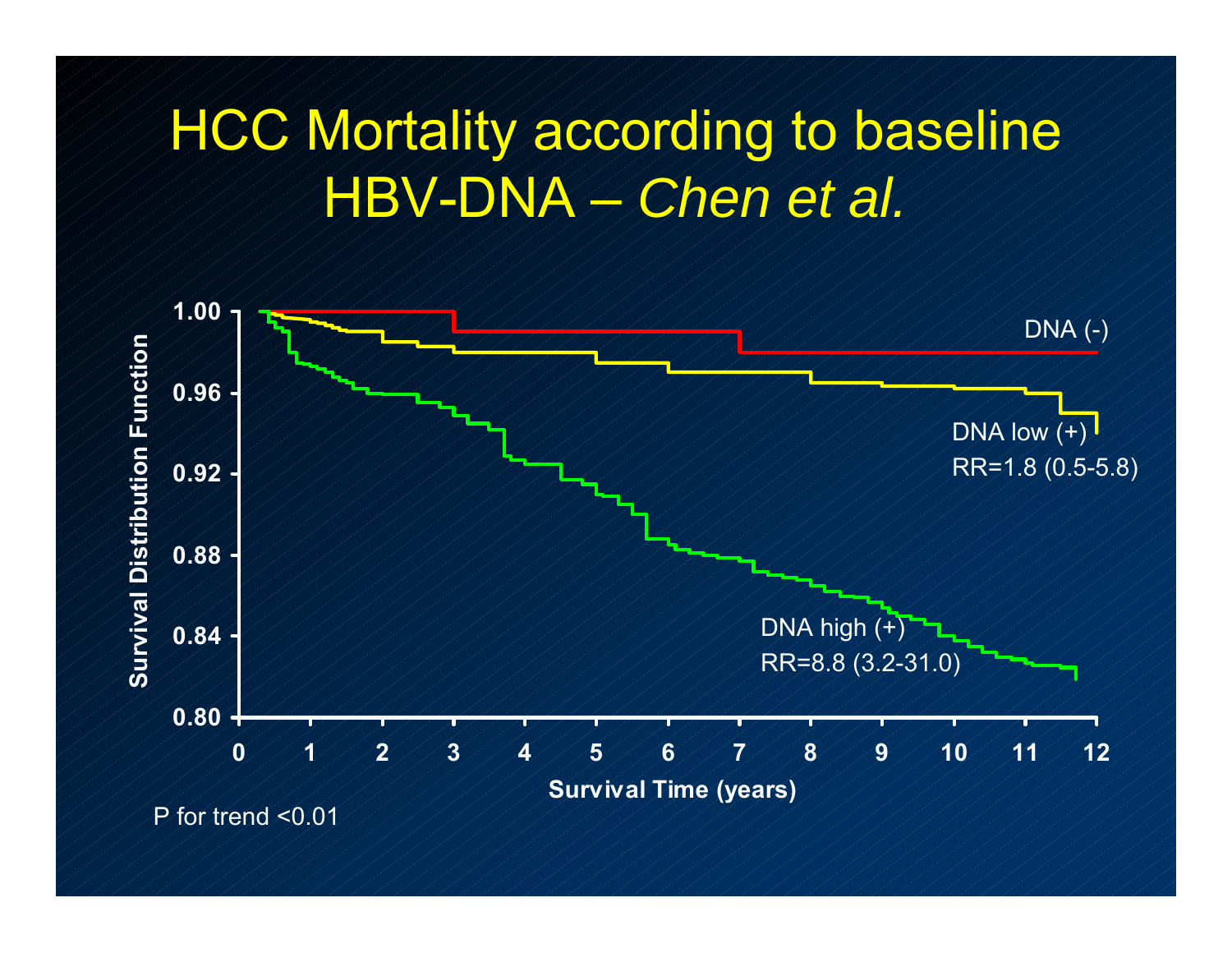# Liver Disease Mortality according to baseline HBV-DNA – *Chen et al.*



EASL 2005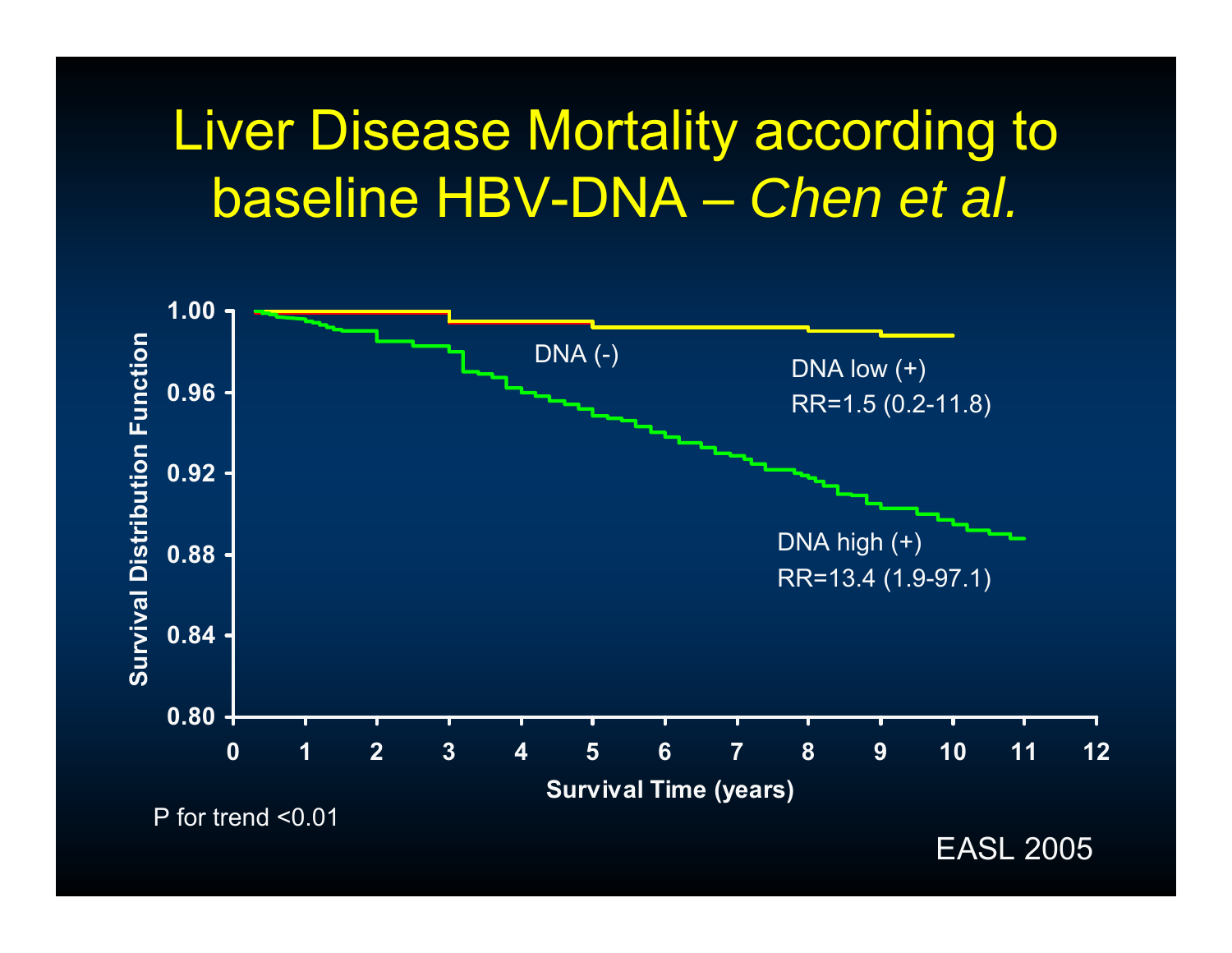#### Incidence and multivariate analysis risk of cirrhosis

| <b>HBV DNA</b>            | <b>Number</b> | Person yr<br><b>FU</b> | <b>Number</b><br>cases<br>cirrhosis | Incidence | <b>RR</b> |
|---------------------------|---------------|------------------------|-------------------------------------|-----------|-----------|
| $300$                     | 944           | 10,877                 | 42                                  | 386       | 1         |
| 300-9.9x10 <sup>3</sup>   | 1210          | 13,926                 | 64                                  | 495       | 1.3       |
| $1.0 - 9.9 \times 10^{4}$ | 649           | 7,314                  | 58                                  | 792       | 2.2       |
| $1.0 - 9.9x105$           | 344           | 3590                   | 66                                  | 1838      | 5         |
| $>1x10^6$                 | 627           | 6406                   | 165                                 | 2757      | 8.7       |

 $N = 3774$ 

Iloeeje et al, EASL 2005 # 496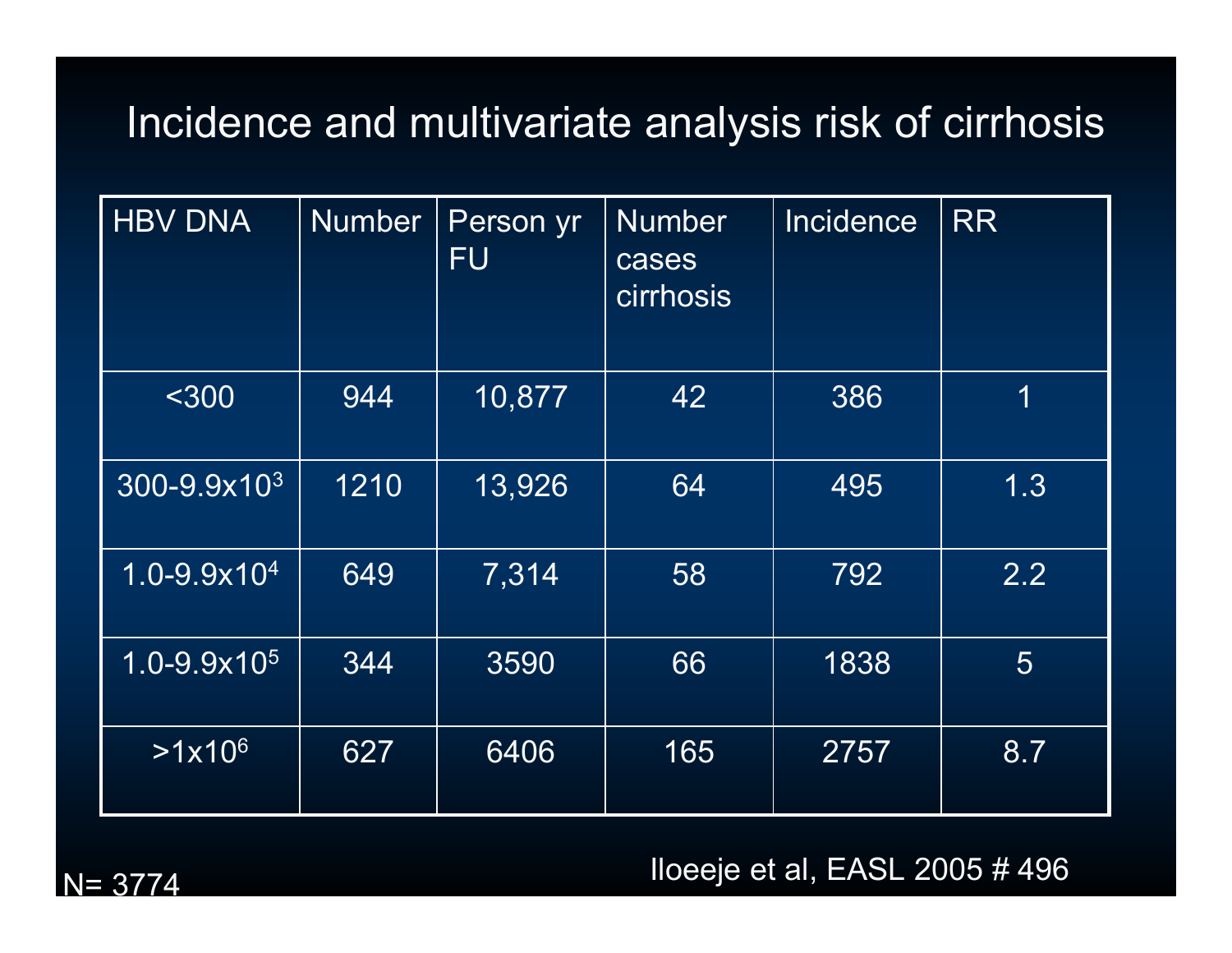### Incidence and multivariate analysis risk of HCC Serum HBV DNA in subjects with normal ALT

| <b>HBV DNA</b>            | Number | Person yr<br>FU | Number<br>cases<br><b>HCC</b> | Incidence | RR    |
|---------------------------|--------|-----------------|-------------------------------|-----------|-------|
| <300                      | 908    | 10,547          | 13                            | 123       | 1     |
| 300-9.9x10 <sup>3</sup>   | 1178   | 714             | 16                            | 116       | 1.1   |
| $1.0 - 9.9 \times 10^{4}$ | 647    | 7452            | 21                            | 281       | 2.4   |
| $1.0 - 9.9 \times 10^5$   | 338    | 3749            | $33\,$                        | 880       | $8\,$ |
| $>1x10^6$                 | 530    | 5859            | 60                            | 1024      | 12.3  |

N= 3774

 Iloeje lloeje et al, EASL 2005 # 495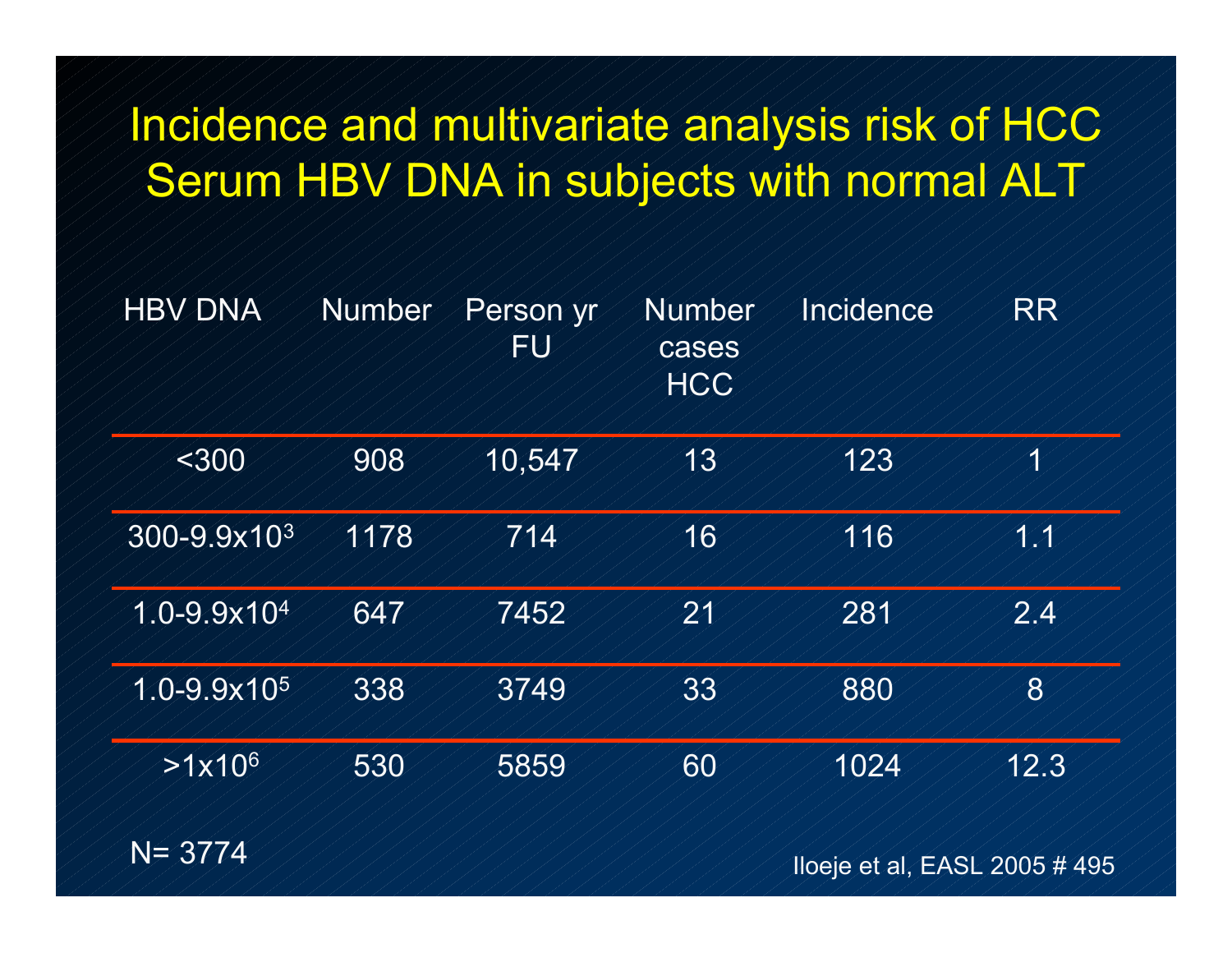# Activity versus Stage

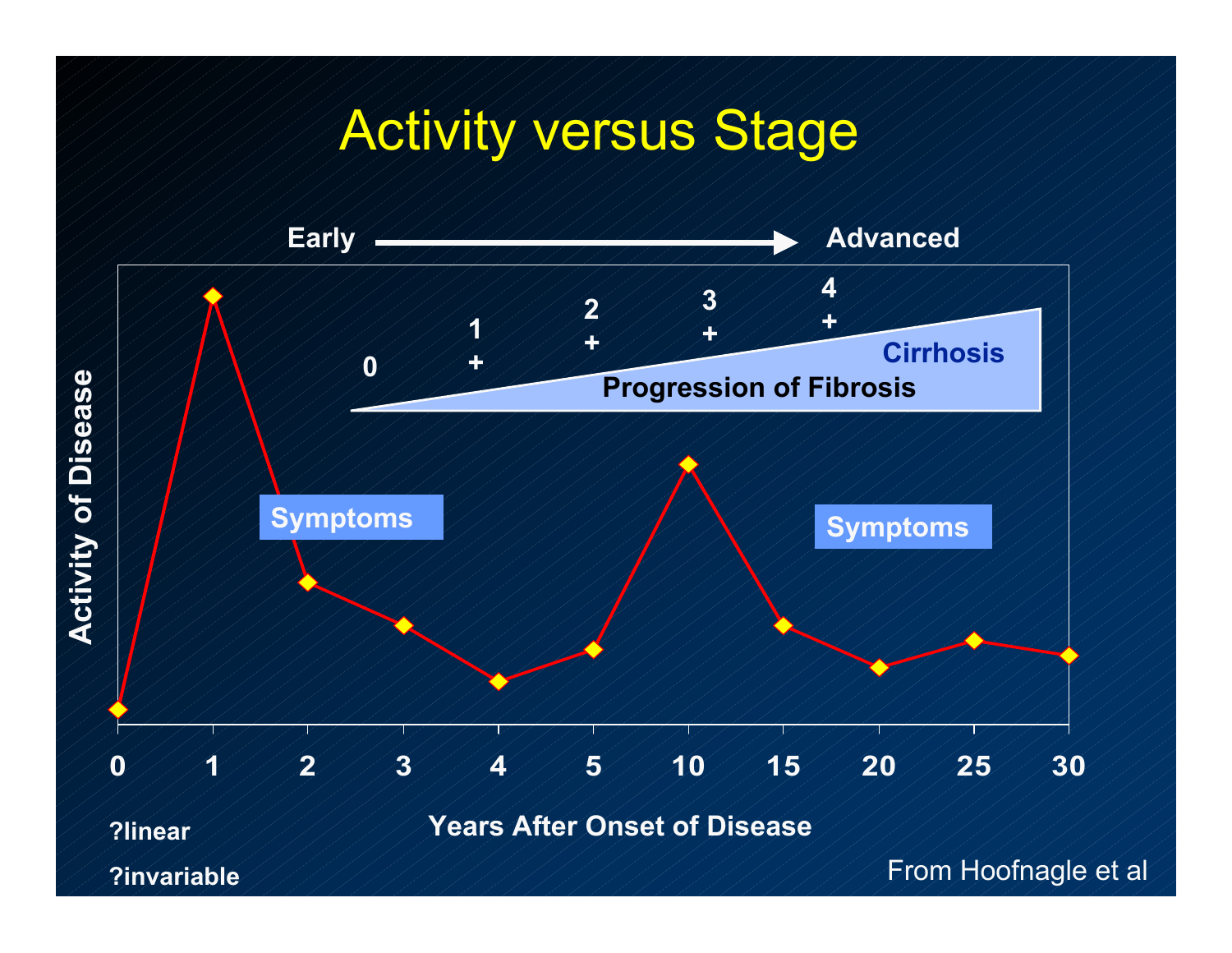Reducing mortality via treatment: Interferon alpha Proof of Principle

Long-term Follow-up of Patients With Chronic Hepatitis B Treated With IFN- $\alpha$ 



**Cumulative Survival**

Niederau C, et al. *New Engl J Med.* 1996;334:1422-1427.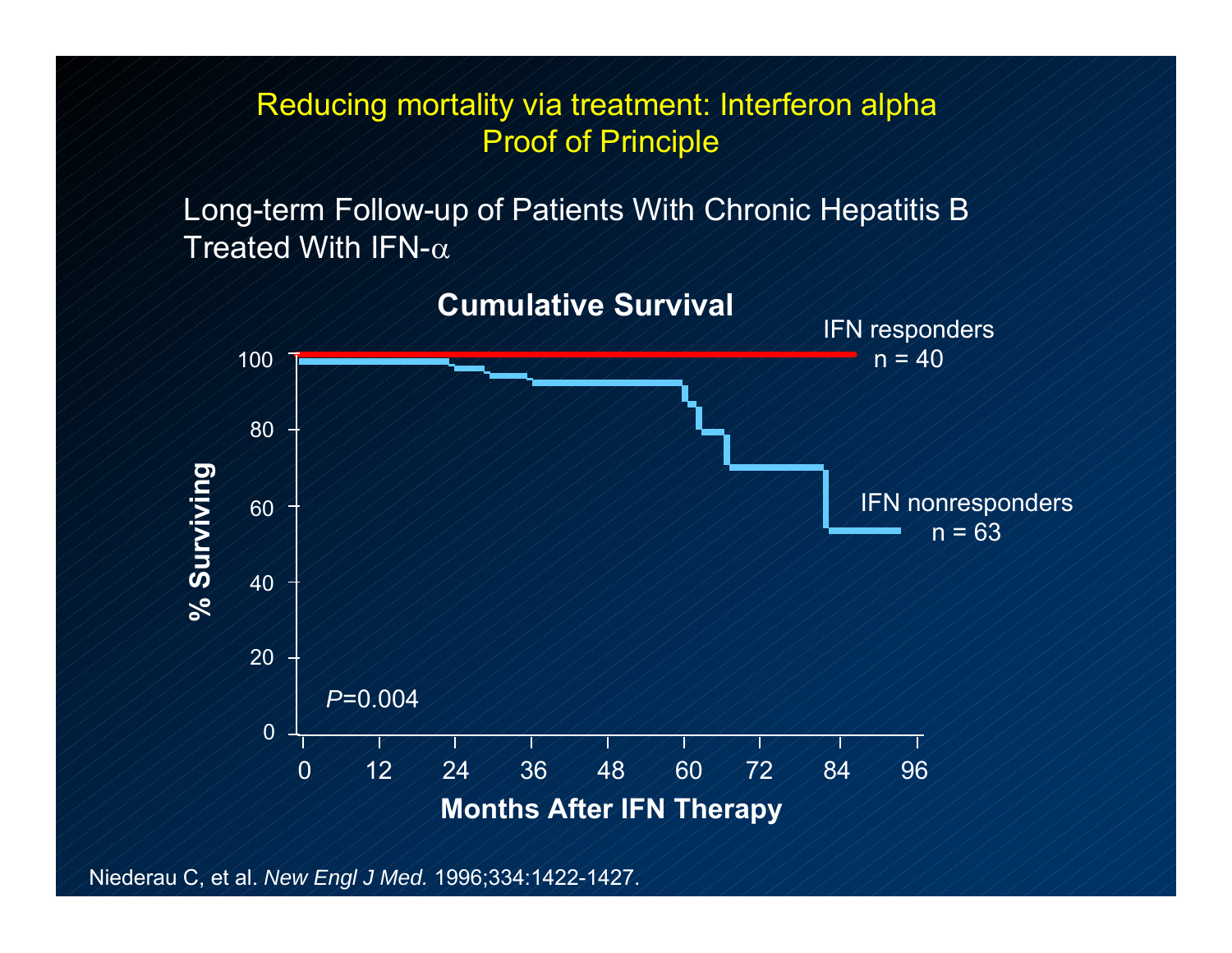Reducing mortality via treatment: lamivudine Proof of Principle

#### *Time to Disease Progression*



**Time after randomisation (months)**

**Liaw et al, NEJM 2004**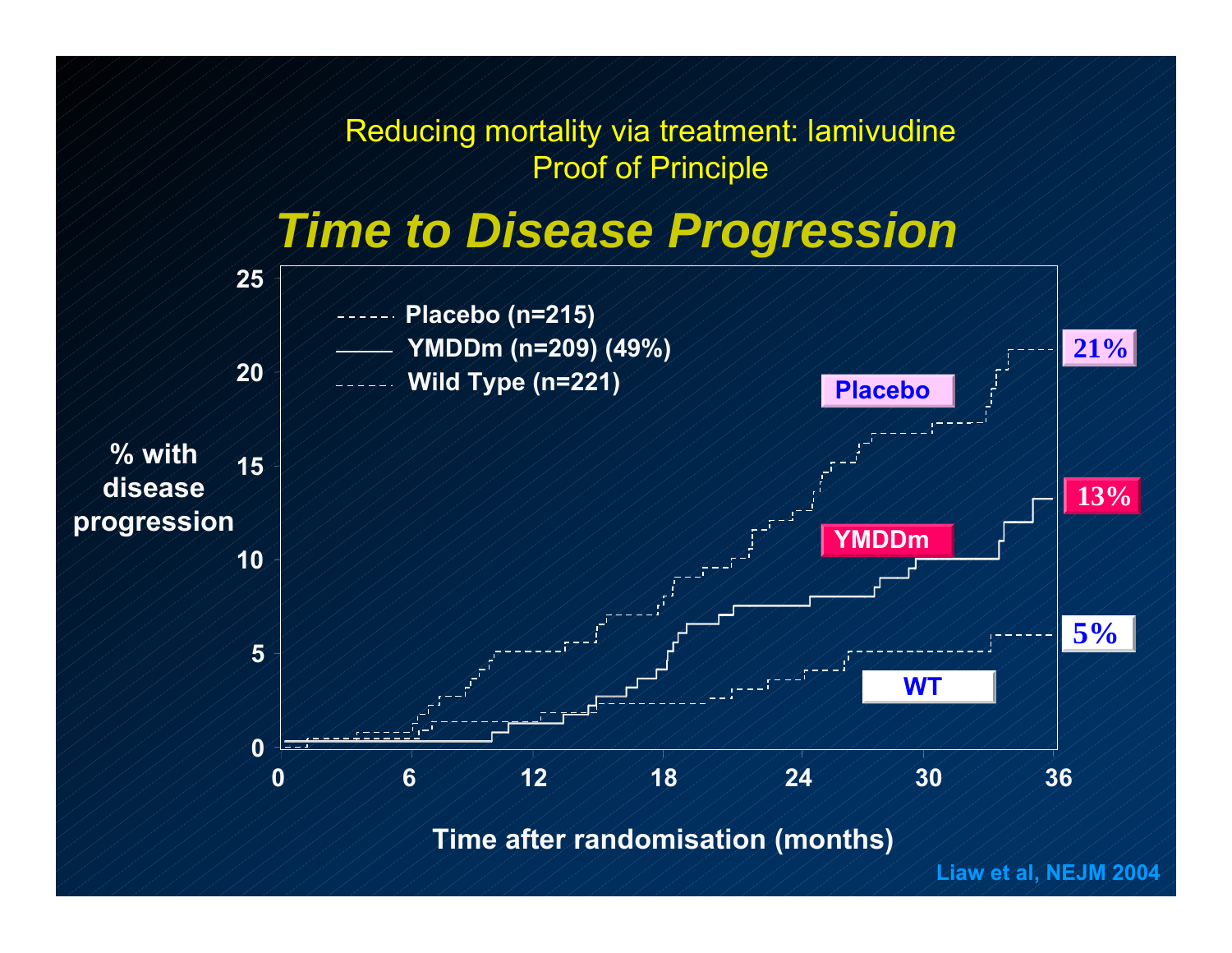# *Chronic Hepatitis B*

# Assessment

Ŧ Clinical features: hepatitis symptoms, symptoms & signs of decompensation Biochemical: ALT & other liver tests Virological: HBsAg, HBeAg, anti-HBe, HBV DNA levels, genotype, mutants Ξ  $\blacktriangleright$  Histological: liver biopsy findings of inflammation, necrosis and fibrosis.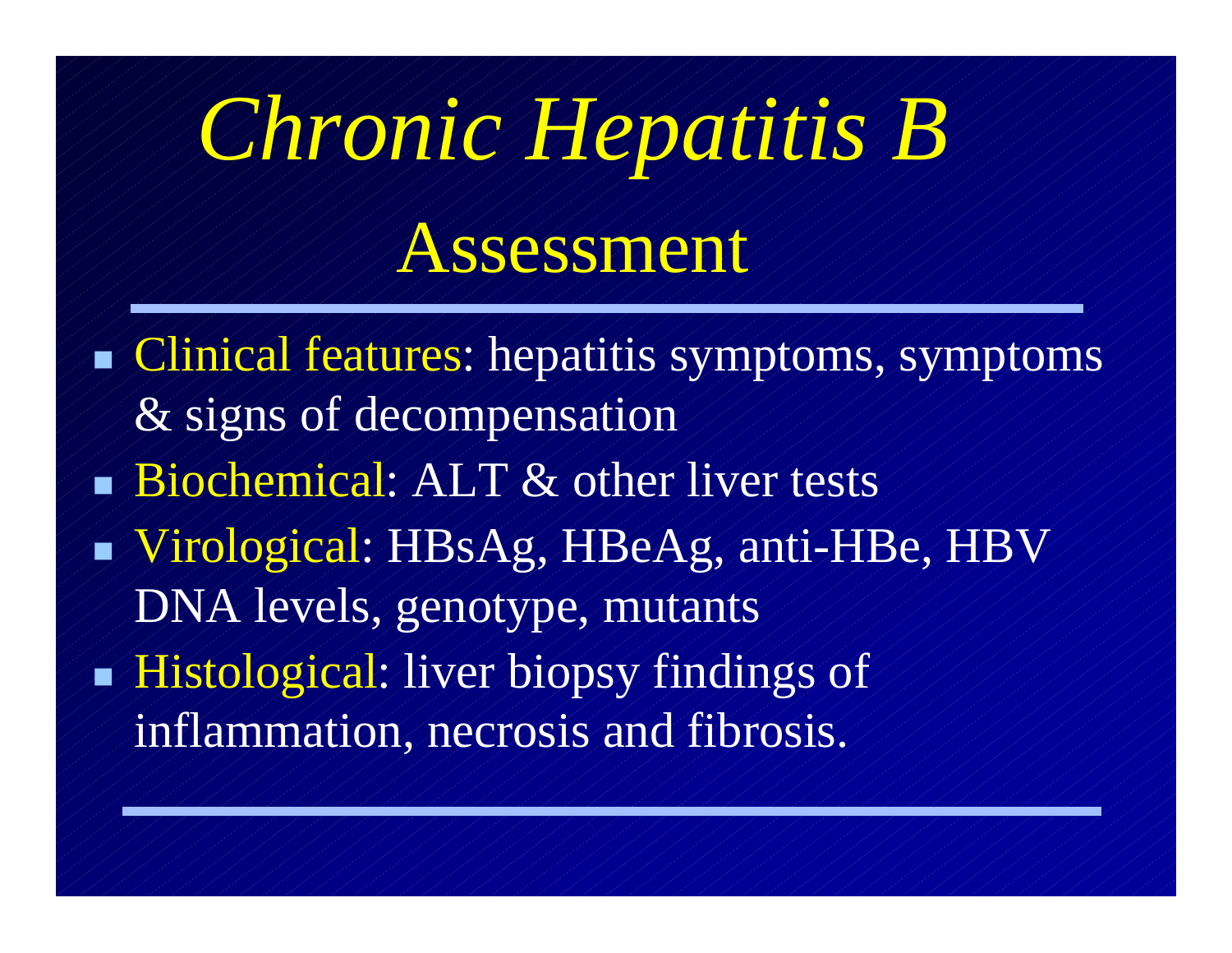# HBV genotypes: Signficance

#### •Far East

- Genotype B less active disease than genotype C
- Genotype B lower prevalence of HBeAg
- Genotype B higher rates of spontaneous seroconversion
- Genotype B higher rates of response to interferon
- •Europe
	- Genotype A higher rates of response than genotype D to interferon
- $\bullet_{\!\scriptscriptstyle\diagup}$ Probably little, no difference in response to nucleoside analogues
- $\bullet$ Genotypes: May affect rate development of lamivudine resistant mutants
- •Difference in core promoter vs pre-core mutations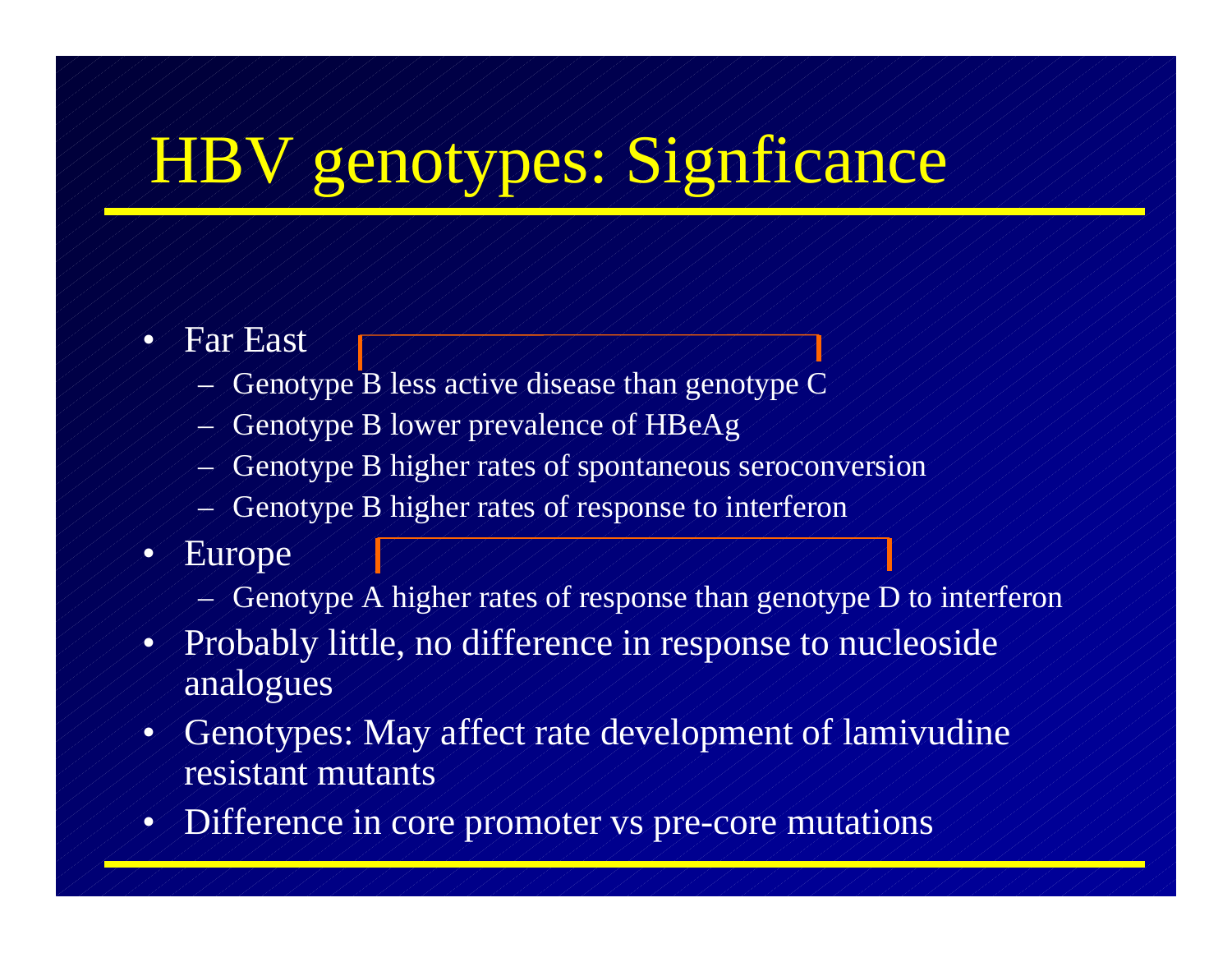# Place of liver biopsy

- Provides unique source of information
- Value being questioned (particularly in HCV)
	- $\mathcal{L}_{\mathcal{A}}$  , where  $\mathcal{L}_{\mathcal{A}}$  is the set of the set of the set of the set of the set of the set of the set of the set of the set of the set of the set of the set of the set of the set of the set of the set of the  $\rightarrow$  Problems biopsy
		- Low finite risk, but cost and delay and barrier to treatment
- Remains standard for interpretation of disease stage and grade
	- $\mathcal{L}_{\mathcal{A}}$  , where  $\mathcal{L}_{\mathcal{A}}$  is the set of the set of the set of the set of the set of the set of the set of the set of the set of the set of the set of the set of the set of the set of the set of the set of the  $\rightarrow$  Technological advances may change need for biopsy
- Role in practice will be refined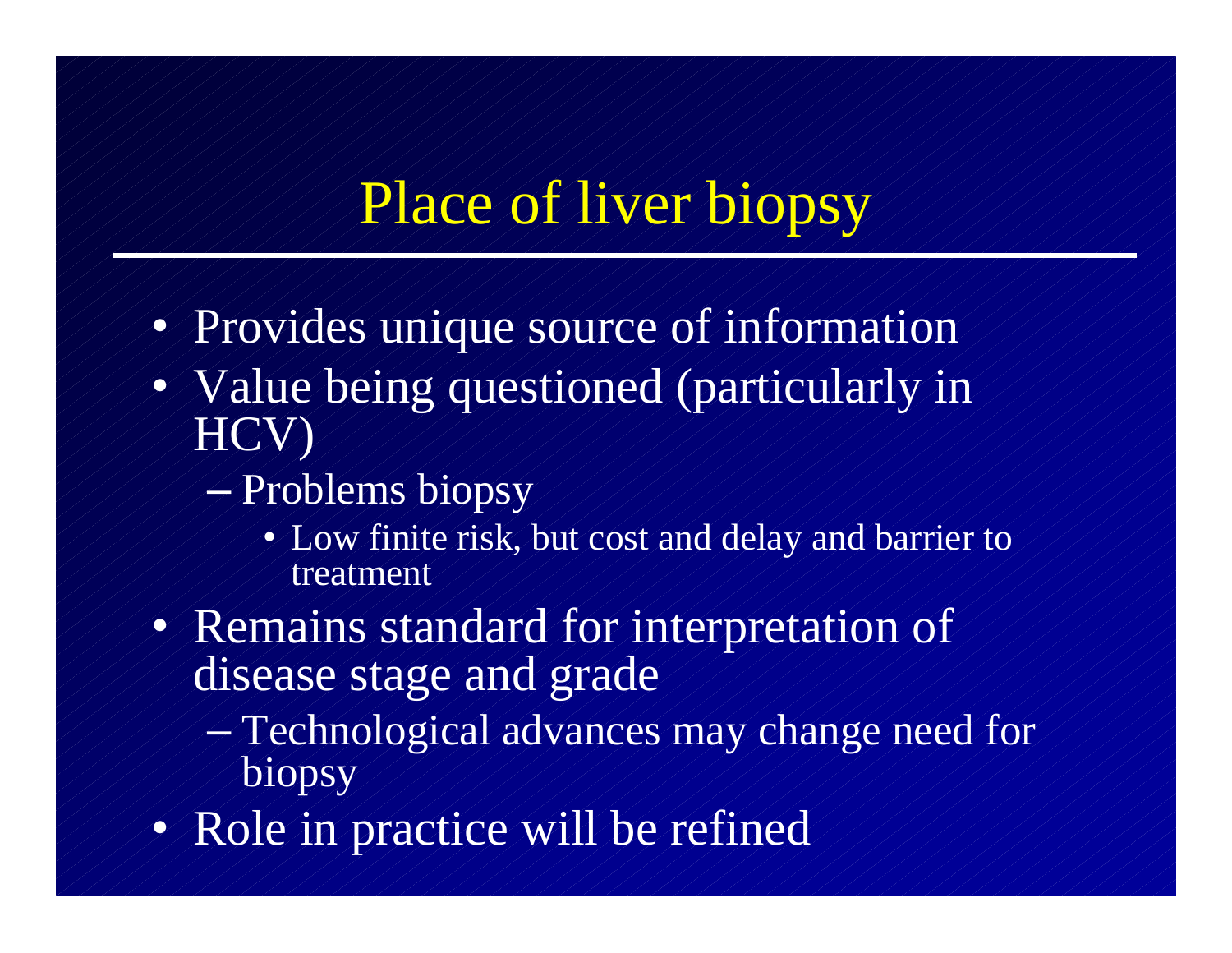#### Indications for treatment Baseline HBV DNA

#### Predicts Disease?

- **As part of spectrum of markers**
- Requires repeated assessments; overlap

#### Predicts Prognosis?

- In part
- **P** Requires additional assessments of activity

#### Predicts Infectivity?

- **EXes**
- Provides indication for treatment?
	- $\blacktriangleright$  Yes, with appropriate clinical and laboratory assessments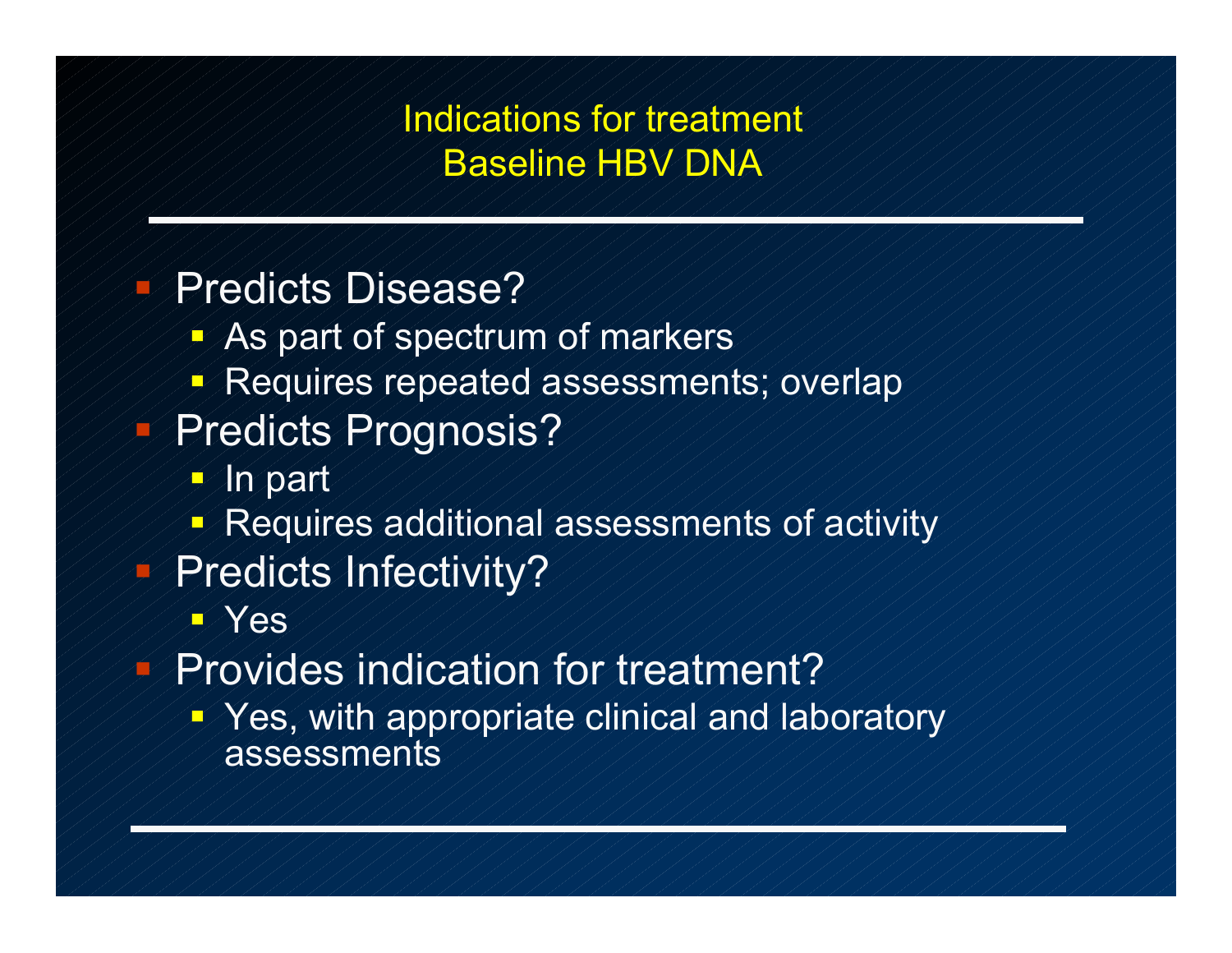#### HBV DNA Disease monitoring

Predicts response to treatment?

- $\neg$  HBeAg positive:
	- Decline suggests favourable paradigm
	- ? Absolute or relative measures required
- Anti-HBe positive?
	- Decline suggests favourable paradigm
	- ? Absolute or relative measures required

Predicts Emergence of Resistance?

- High viral load associated with resistance
- Slow decline associated with viral resistance
- Other complex factors determine resistance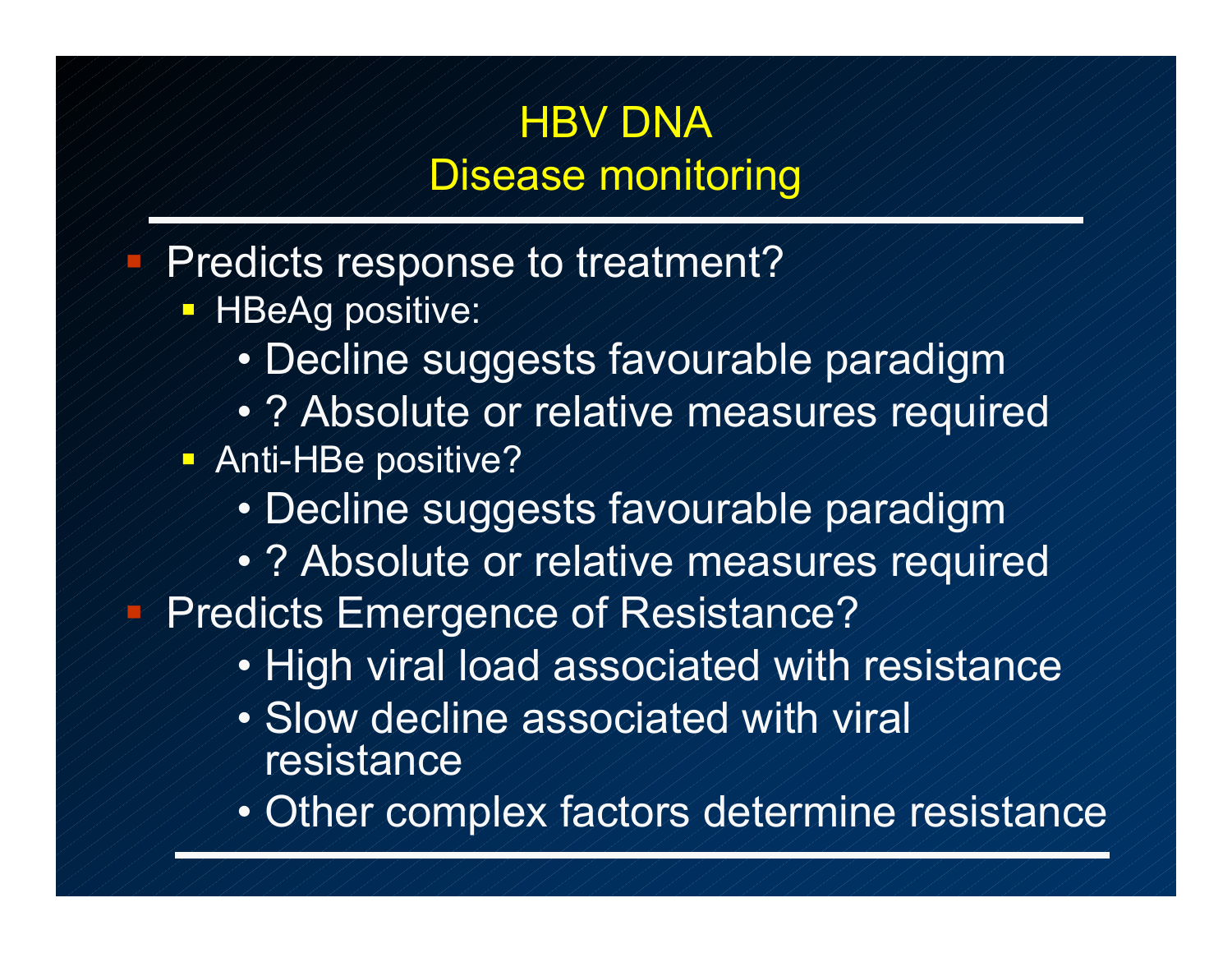#### HBV treatment: End points of Antiviral Response:

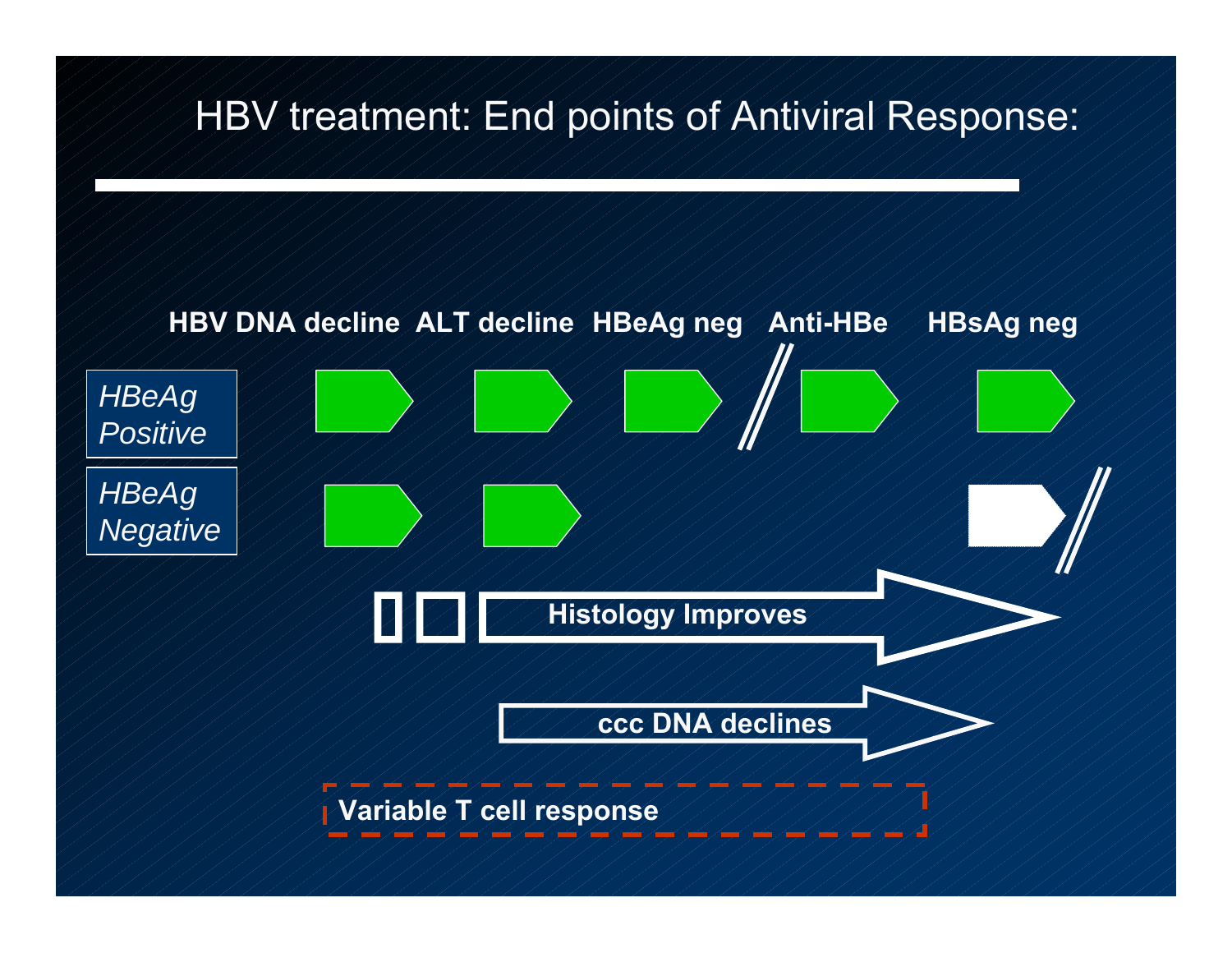# **Current Treatments for hepatitis B**

- $\bullet$ Alpha interferon (Pegylated interferons)
- $\bullet$ Lamivudine
- $\bullet$  Adefovir Dipivoxil
	- (Tenofovir)
- $\bullet$ (Entecavir)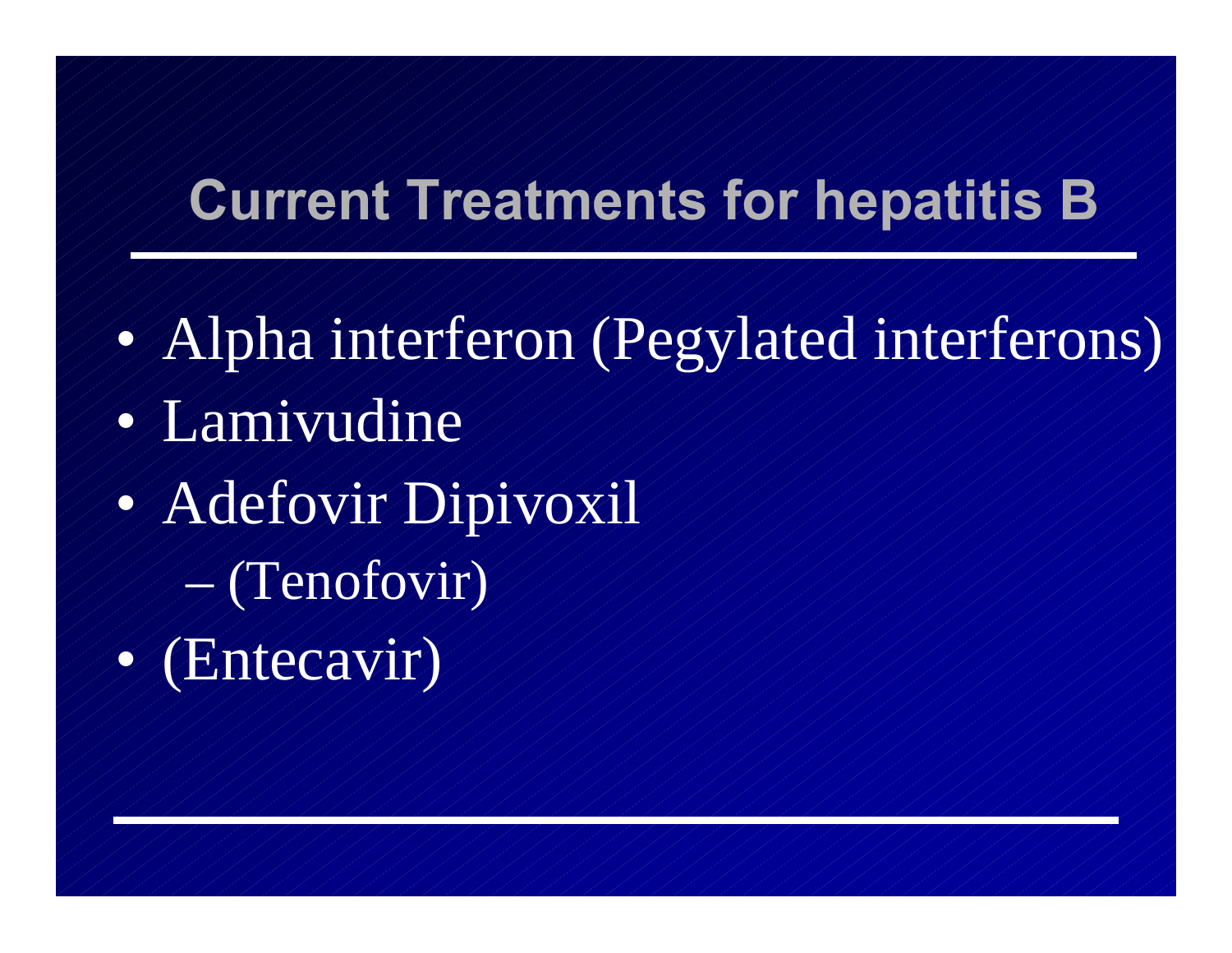**Approaches to therapy of hepatitis B HBeAg positive and negative**

T. Finite course of therapy Continuous, long-term therapy (indefinite) Undefined, depending upon response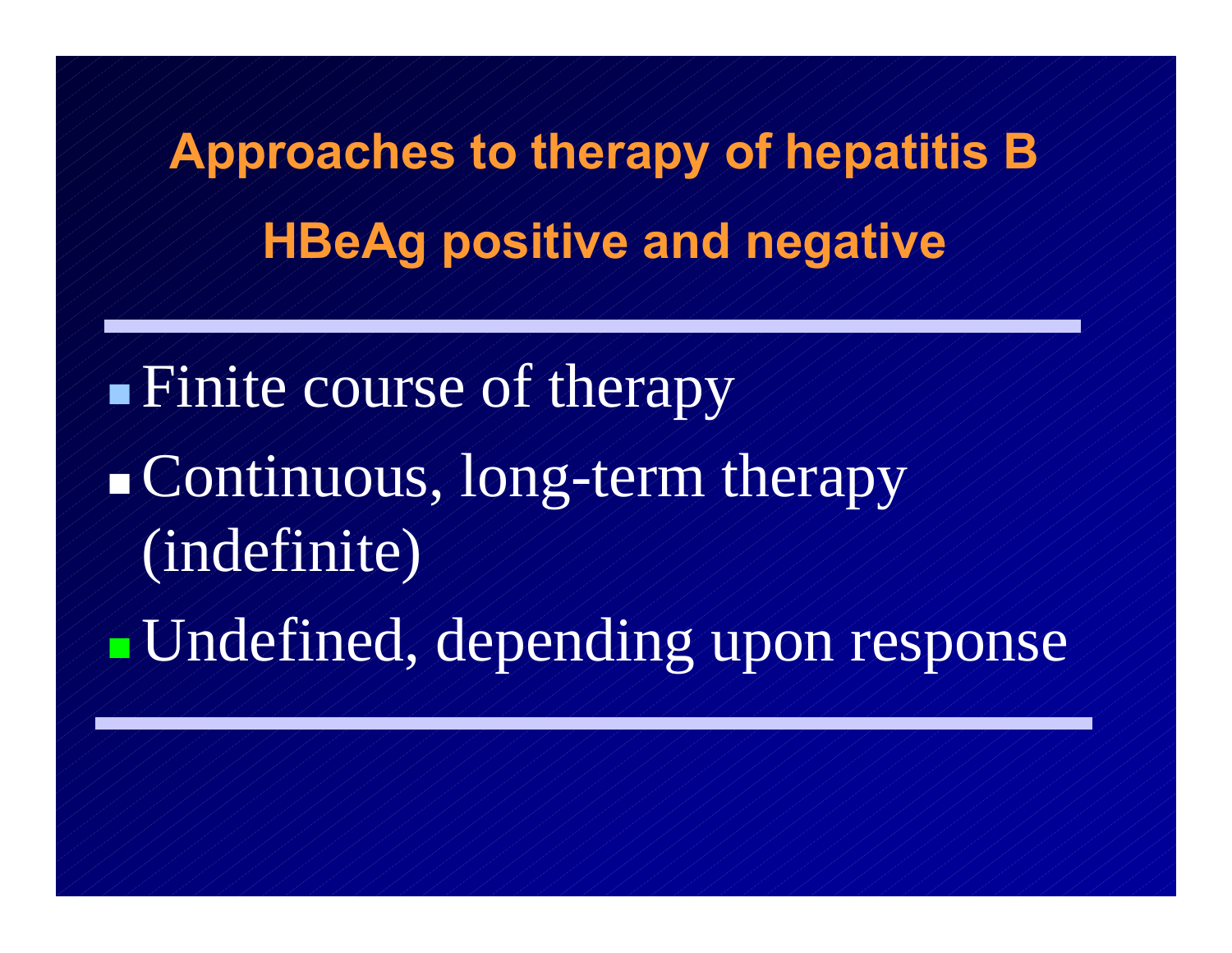# **Lamivudine**

- $\bullet/$  $\bullet$  /  $\measuredangle$ amivudine [(–)-b-L-20,30-dideoxy-30thiacytidine]
- $\bullet$ Nucleoside analogue with antiviral activity.
- •Ushered in new era of oral administered antiviral agents
	- New questions raised regarding
		- Indications for treatment
		- End points of treatment
		- Disease monitoring
		- Drug resistance
			- PCR based HBV DNA testing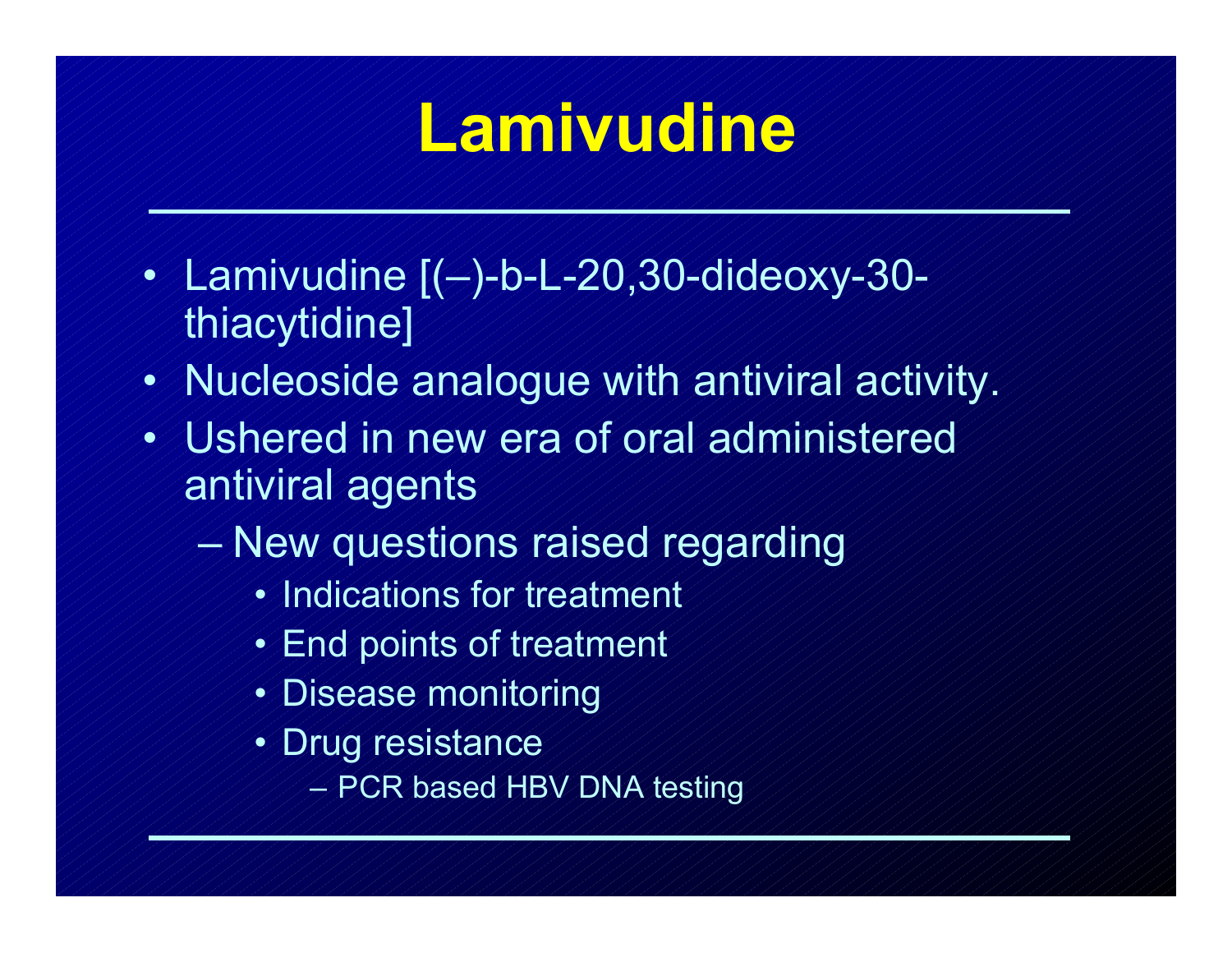#### **HBV Lamivudine: 10 year experience**

- $\bullet$ **Pharmacology**
- $\bullet/$  **Response**
	- **Predictors of response**
	- **Histological response**
	- **Nature of response**
	- $-$  Role of genotype
	- **Paediatric response**
- **Immune regulation and lamivudine**
- **Withdrawal of lamivudine**
- $\bullet/$ **Combination therapy**
- $\bullet$  // **Resistance**
- • **Clinical course with breakthrough**
- **Use in transplantation**
- **Use with chemotherapy**
- **Use in fulminant hepatitis**
- **Use in extrahepatic disease**
- $\blacklozenge$ **Use in pregnancy**
- $\blacklozenge$ **Toxicity**
- $\blacklozenge$ **Pharmacoeconomics**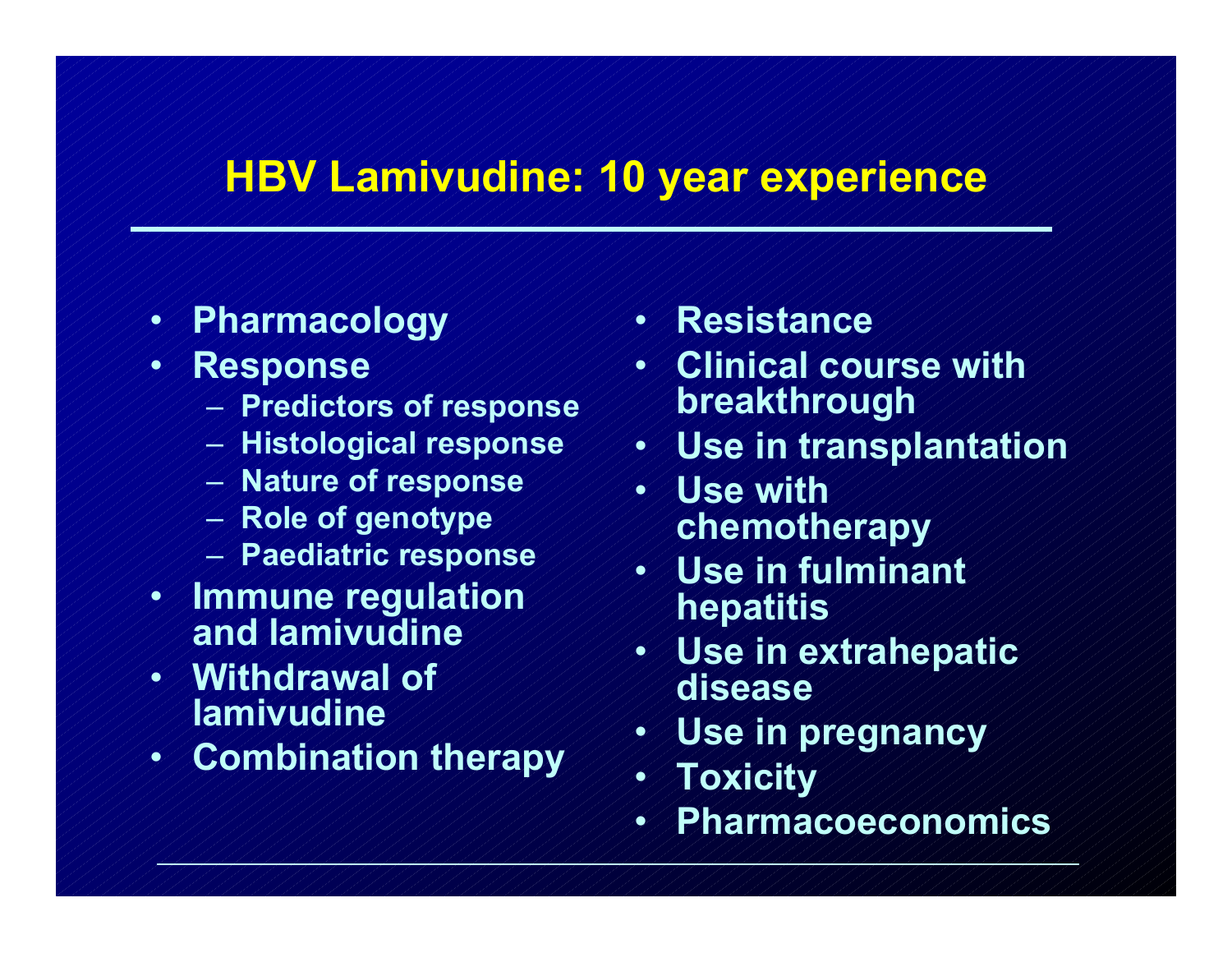# **The HBV Nucleos(t)ide Pipeline**

Nucleoside Analogs **Nucleotide Analogs** (phosphonates)

Activity is dependent on first phosphorylation by a host cell nucleoside kinase

Lamivudine (L) Entecavir (D) Emtricitabine (L) Telbivudine (L) Clevudine (L) Elvucitabine (L) Valtorcitabine (L) Amdoxovir (D) Racivir (L) MIV 210 (D) β-L-FddC (L)

Hepsera (D) Tenofovir (D) Alamifovir (D) Hepavir B (D)

Activity is not dependent on the first phosphorylation step

Yellow = Prodrug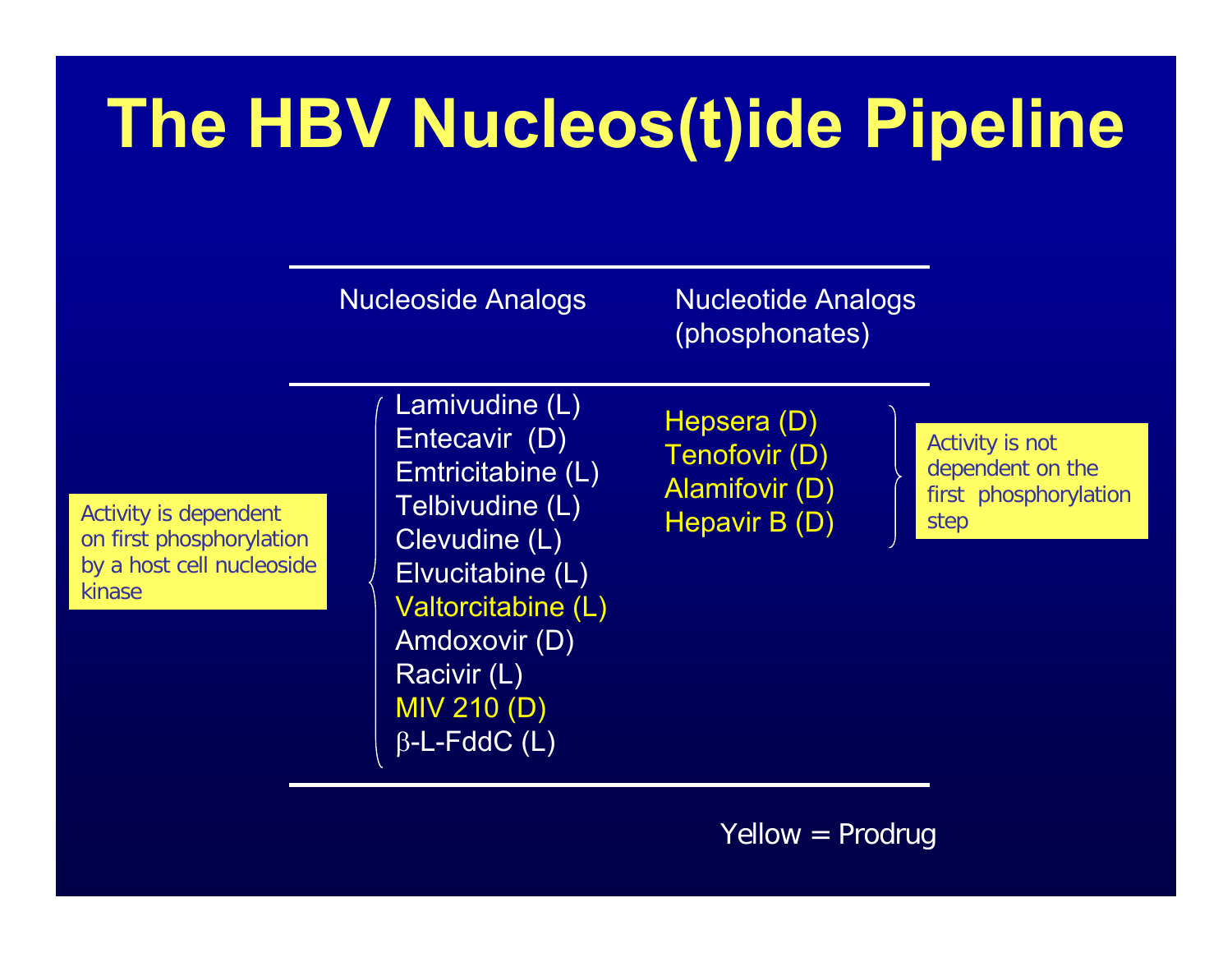#### HBeAg Seroconversion rates



From Dienstag et al EASL 2005 #481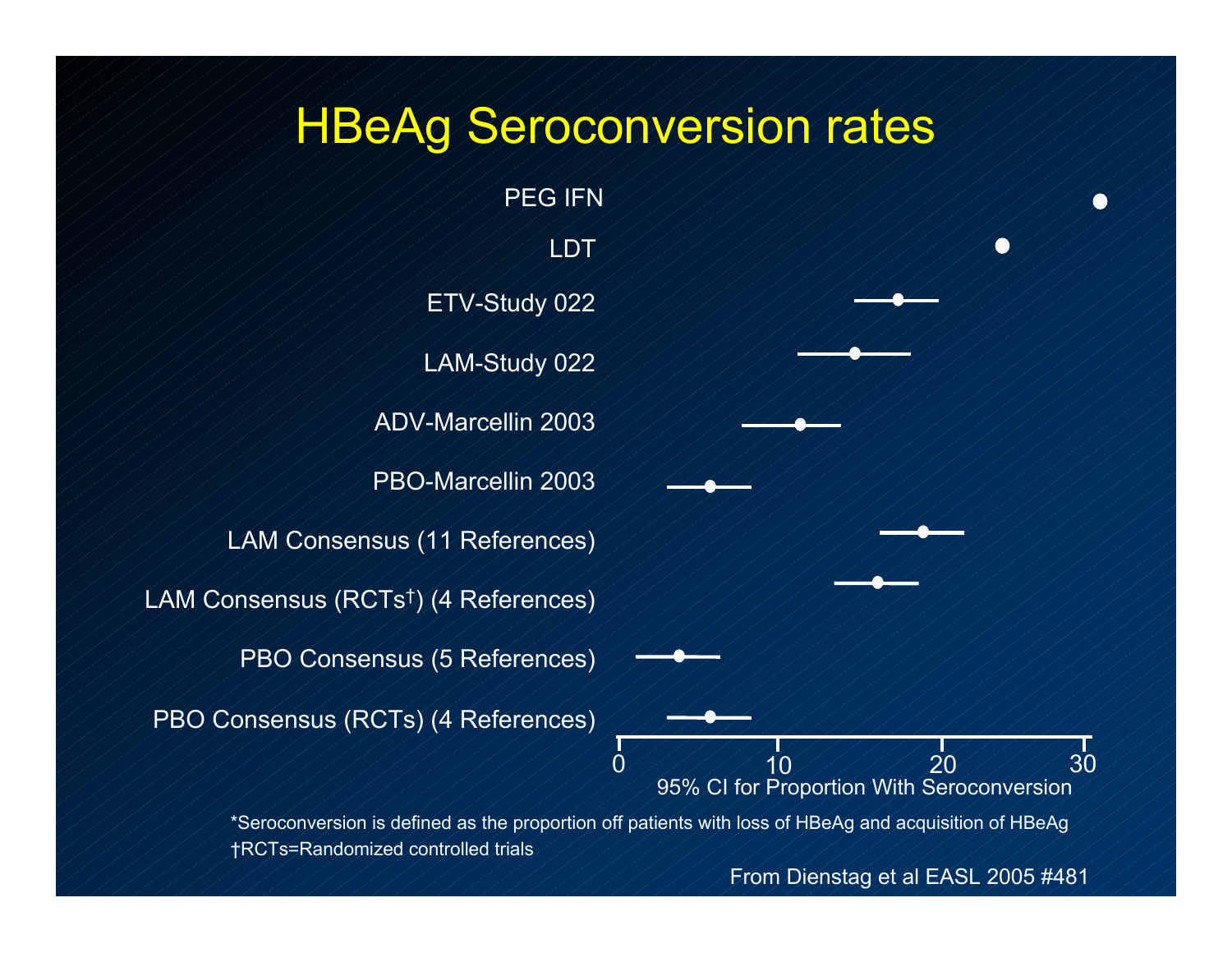#### Disadvantage of using monotherapy and engendering resistance

- Treatment failure likely
- $\blacktriangleright$  Failure associated with exacerbation of disease
- Increase population with resistant strains
- May increase precedent for resistance or deleterious mutations with other agents
- Opportunity cost; drug unusable.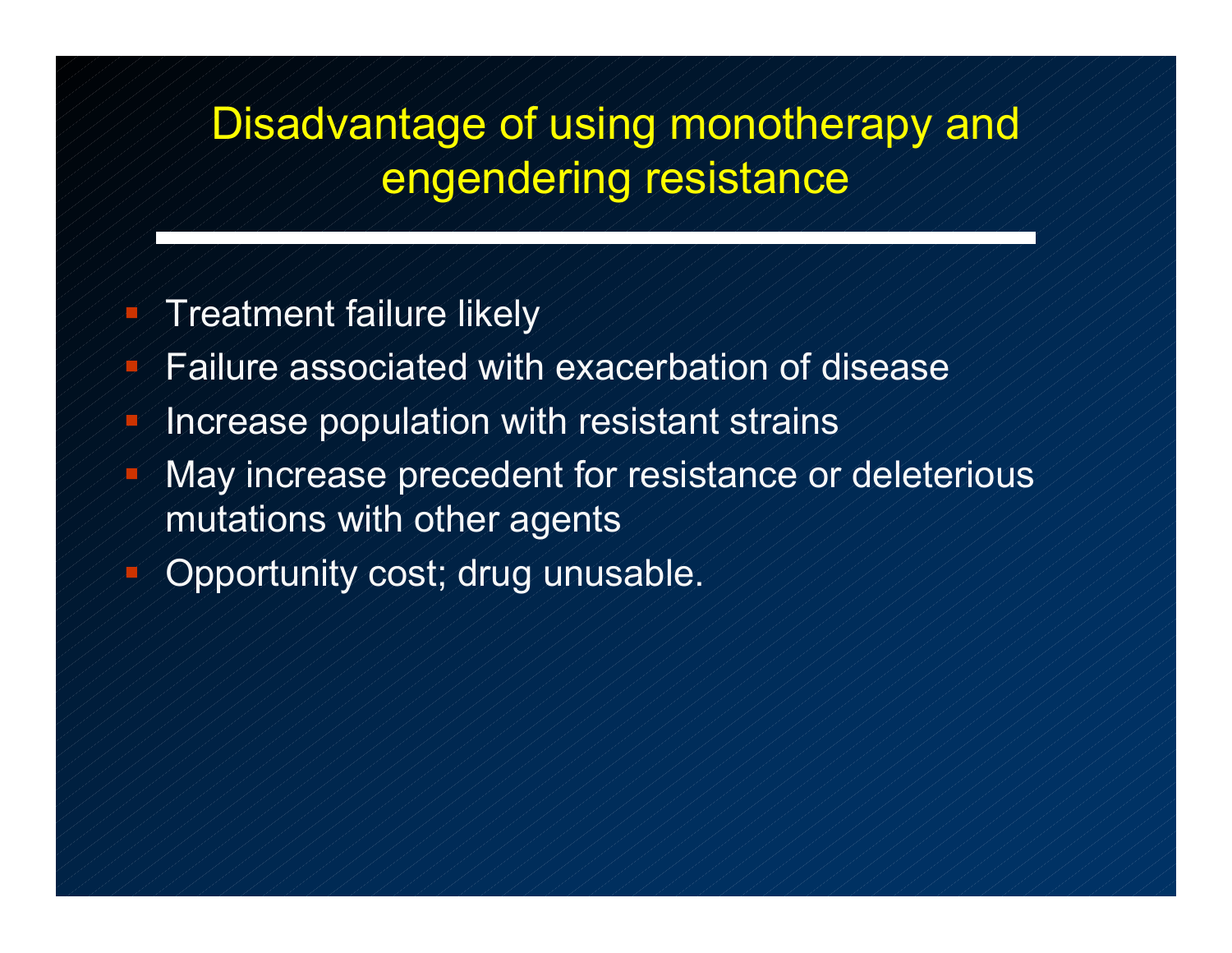#### **Lamivudine as comparitor arm: HBeAg positive**

|                                | Lam            | <b>PEG IFN</b><br>(2a) | Lam<br>100 | <b>Entecavir</b><br>$0.5$ mg | Lam           | <b>LdT</b><br>600,<br>pooled |
|--------------------------------|----------------|------------------------|------------|------------------------------|---------------|------------------------------|
| $\mathsf{n}$                   | 272            | 214                    | 355        | 354                          | 463           | 458                          |
| <b>Histol Resp*</b>            | 38%            | 34%                    | 62 %       | 72 %                         | 56            | 64                           |
| $Log_{10}$ decline             | $-5.8$         | $-4.5$                 | $-5.4$     | $-6.9$                       | $-5.5$        | $-6.5$                       |
| $DNA < 400*$                   | 40(5)<br>$\%$  | $25(14)\%$             | 38 %       | 69 %                         | $\sqrt{40}$ % | 60 %                         |
| <b>HBeAg</b><br>seroconversion | 20(19)<br>$\%$ | $27(32)\%$             | 18 %       | 21%                          | 22%           | 21%                          |
| Resistance*                    | 27%            | <b>ND</b>              | 18%        | 2%                           | 10%           | $3\%$                        |

\*< 200 c/ml LdT, Resistance various defn, Histol response various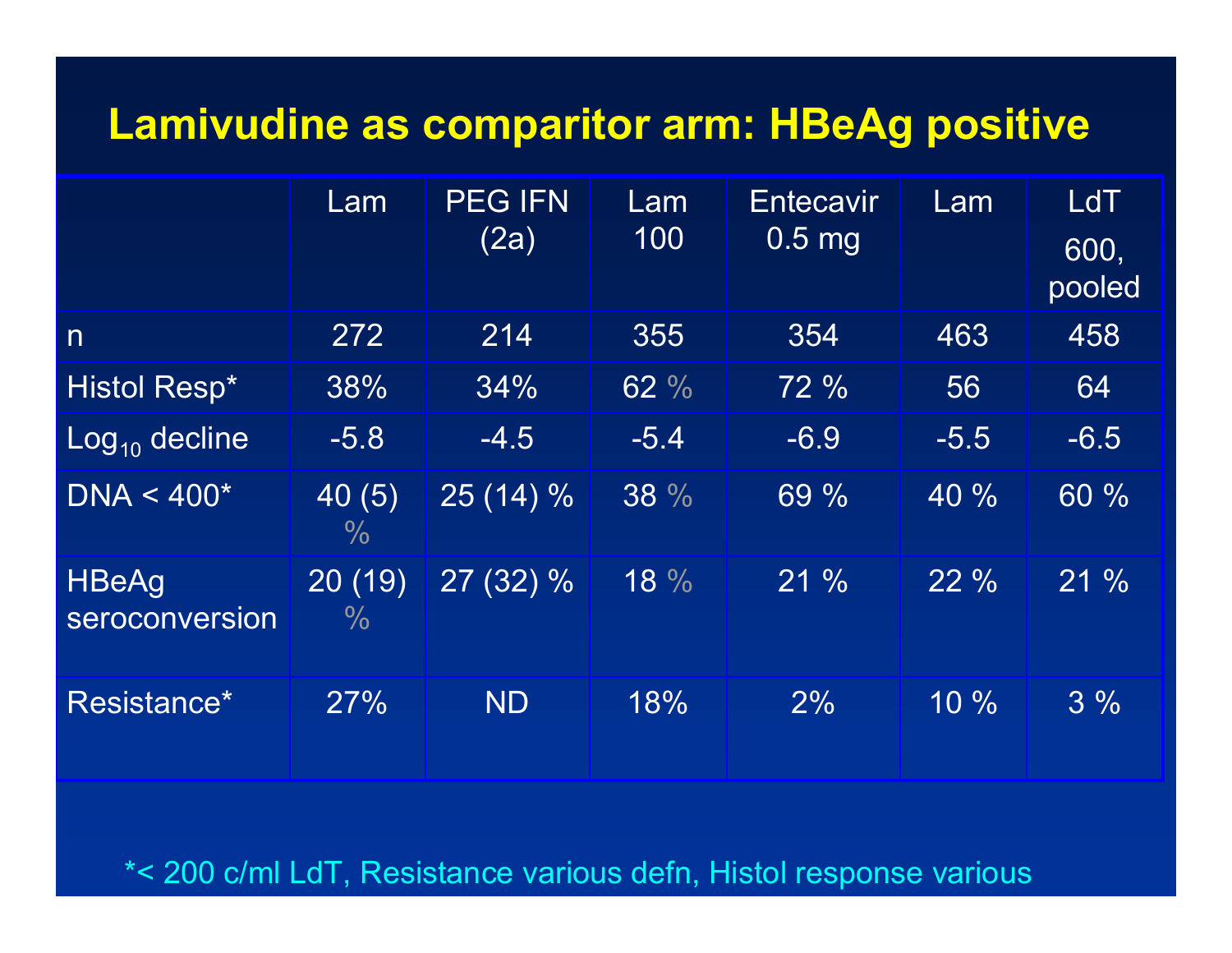# Lamivudine resistance HBV

- Incomplete suppression of viral replication
	- Degree of benefit?
	- **IS** continued therapy beneficial?
- Will selection of increasingly fit, equally pathogenic virus occur by viral adaptation
- Background factors
	- genetic diversity in patients' viral population
	- HBV genotype
	- **HLA type**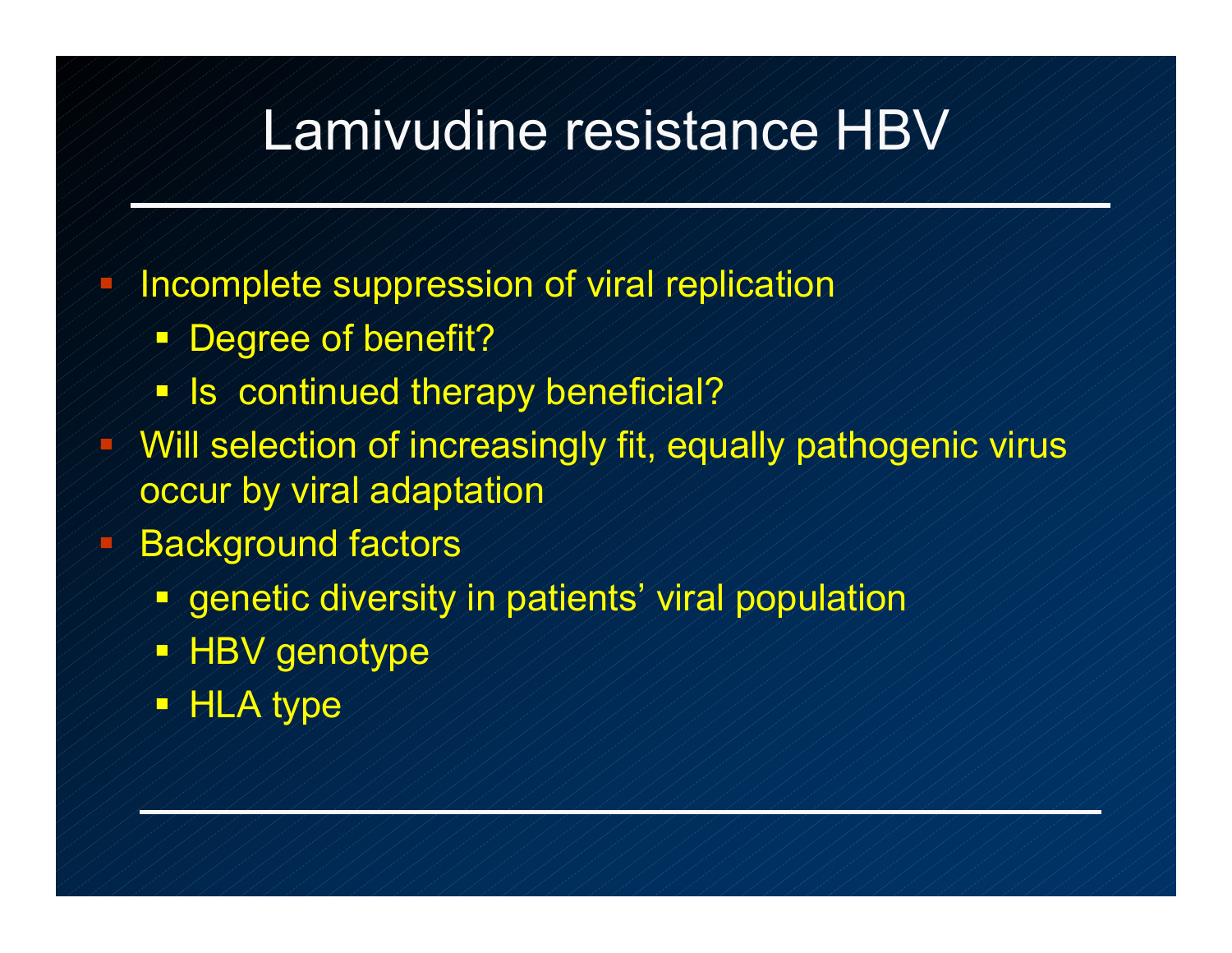### Adefovir vs Tenofovir: HBV DNA loss



Van Bommel et al Hepatology 2004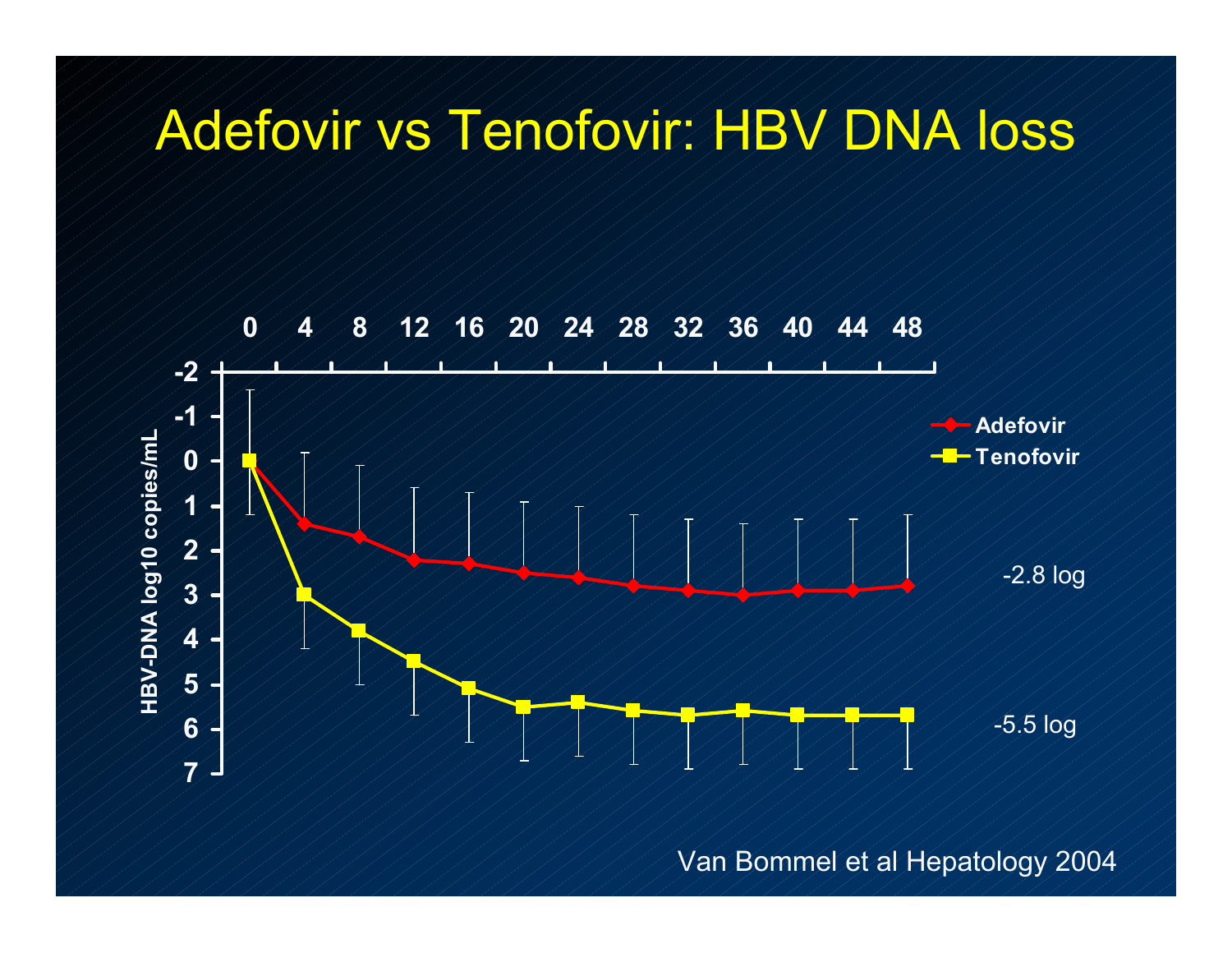# **Entecavir (ETV)**



• Inhibits priming, reverse transcription of (-) strand and synthesis of  $(+)$  strand

- Active against LAM-R in vivo but less pronounced against L180M +M204V/I
- •2 dosages developed:
	- 0.5mg in naïve patients
	- 1.0mg in LAM–R patients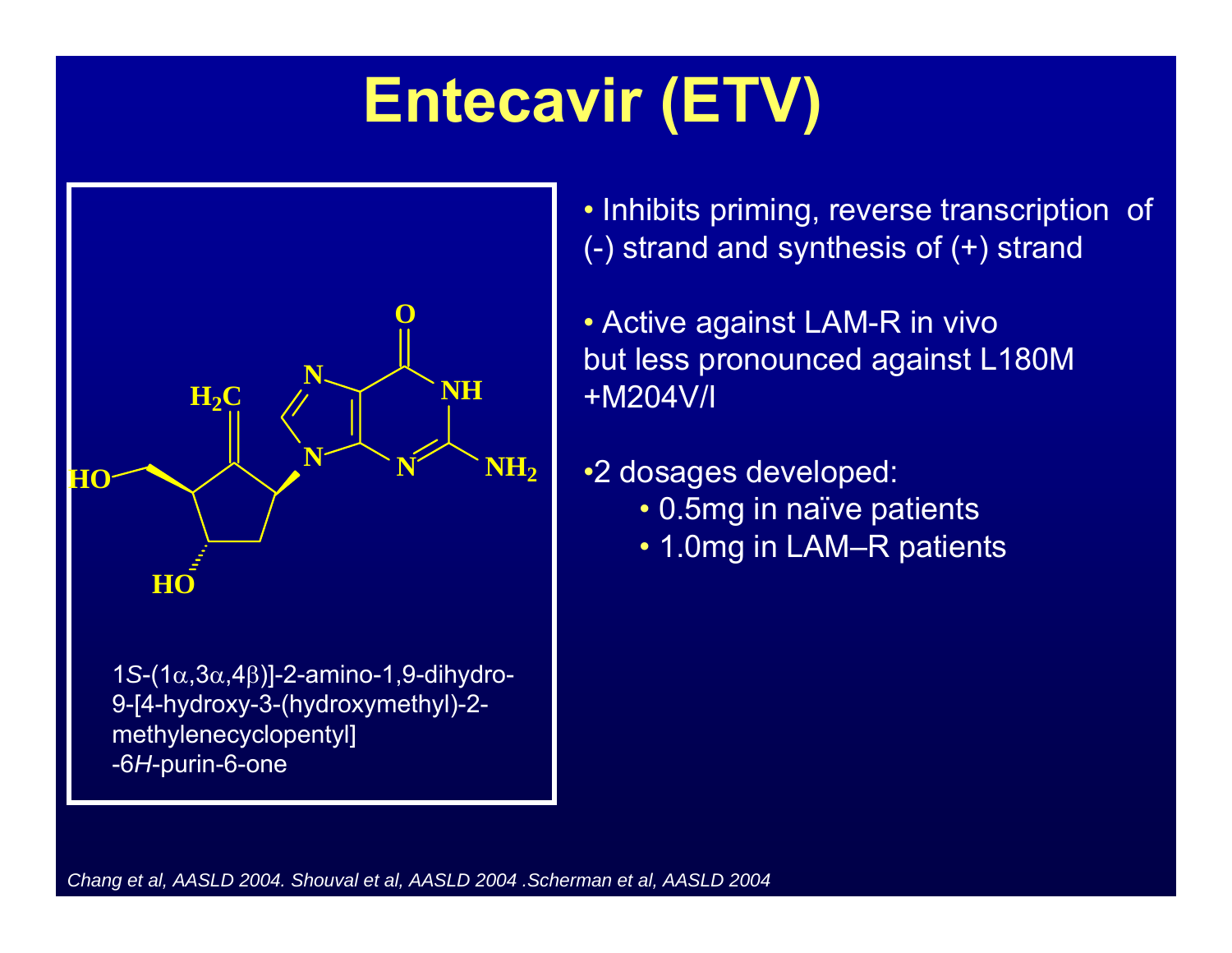### **HBV Pol Resistance Mutations HBV Pol Resistance Mutations**



**LMV Resistance rtL80V/I rtV173L/rtL180M rtM204V/I/SADV Resistance rtV84M rtA181T/V rtQ215S rtN236T ETV Resistance rtS184G rtS202I rtM250VL-dT Resistance rtM204I ADV + LMV Resistance rtL180M + rtA181VTDF Resistance rtA194TABC ResistancertH234Y**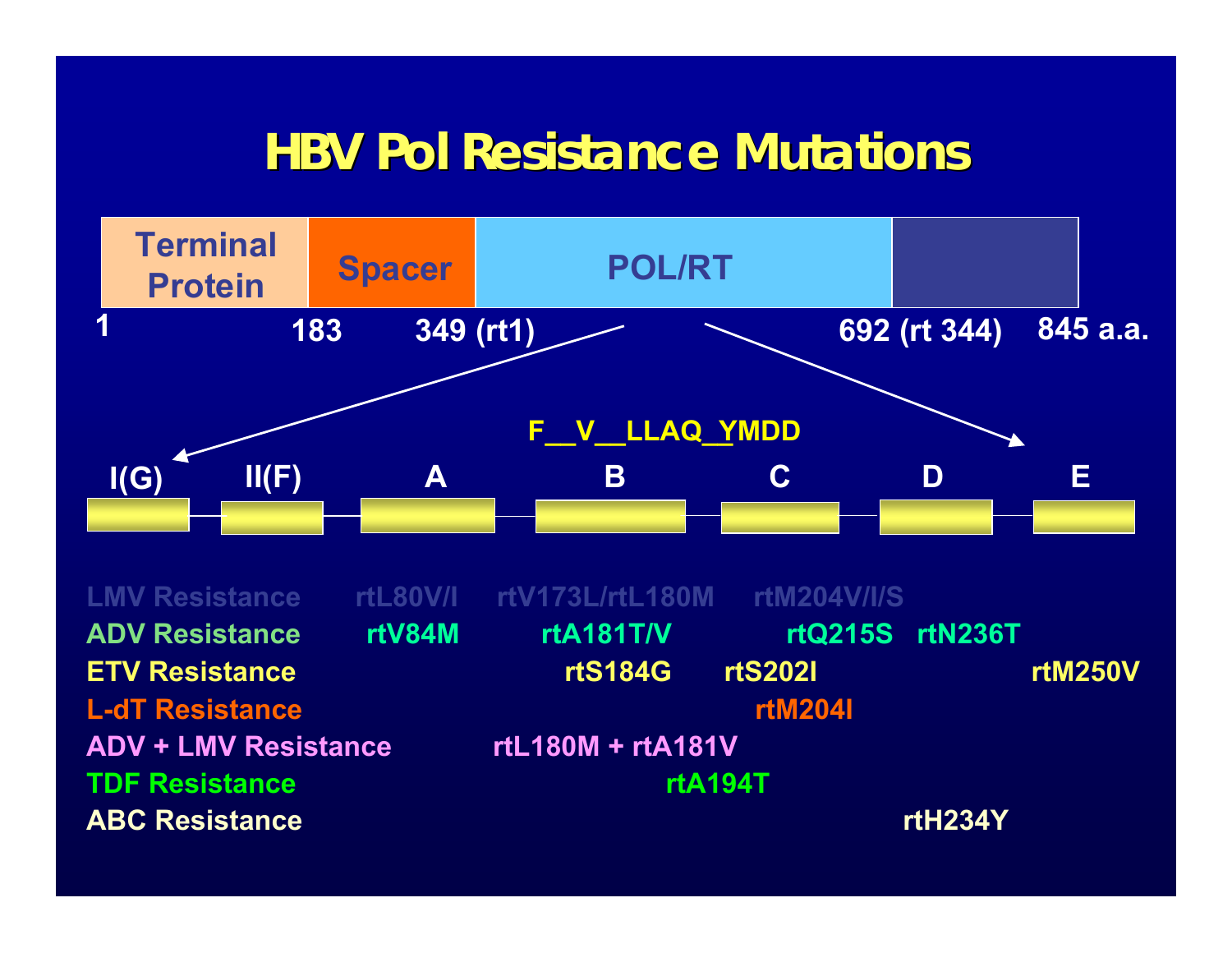**Disadvantage of using monotherapy drug with high frequency resistance**

- Treatment failure likely
- Failure associated with exacerbation of disease
- Increase population with resistant strains
- May increase precedent for resistance or deleterious mutations with other agents
- Opportunity cost; drug unusable.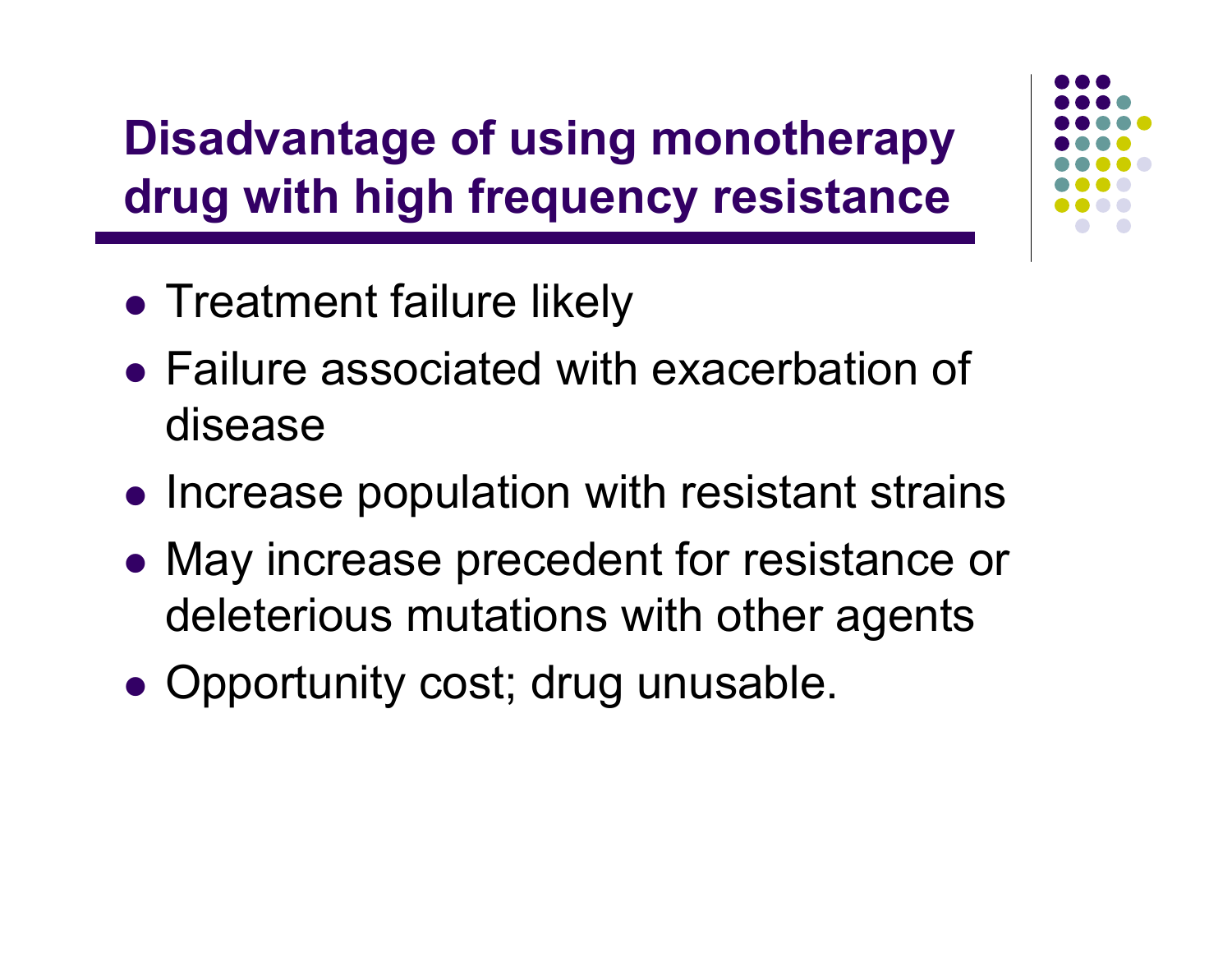#### HBeAg positive patients Group 1 (High ALT)

- High seroconversion rates > 50%
	- $\mathcal{I}/\mathcal{T}$  cell response)
	- Monotherapy suffices
		- Minority of patients
- But: Patients may not be adversely effected by combination therapy
- Advantage two drugs may give a more predictable response
- *Drawbacks: cost and side effects*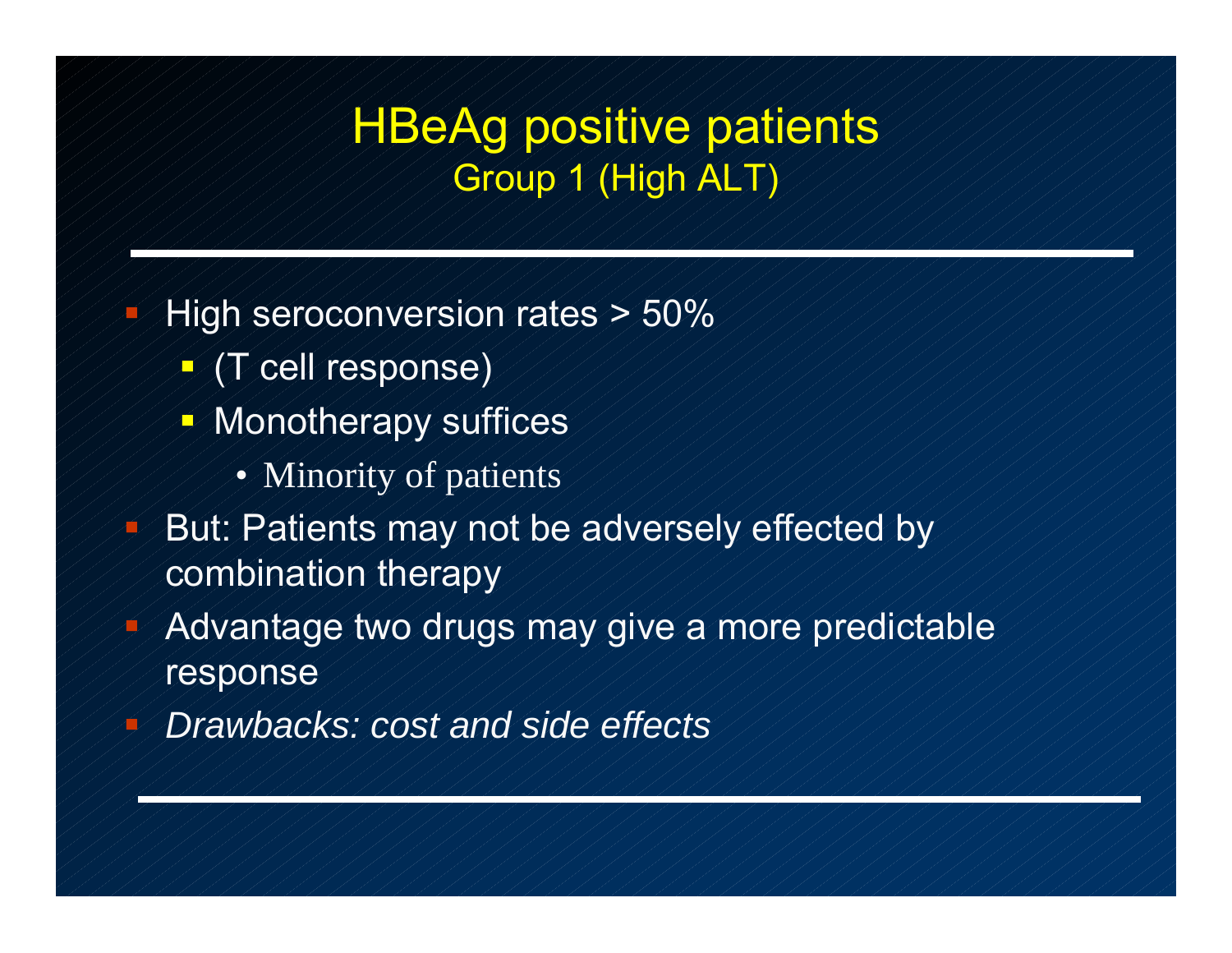#### **HBeAg positive patients** Group 2 (Not so high ALT)

#### $\Box$ Prolonged monotherapy

- Eventually leads to seroconversion and withdrawal of therapy; resistance?
	- *Gradual attrition of cccDNA, invoke T cell response?*
- 后 Or prolonged combination therapy
	- $\neq$  Proof of principle of efficacy lacking,
	- proof of reduced resistance shown
	- Difficulty and cost of designing long term trials
	- Eventually leads to seroconversion and withdrawal of therapy
- $\sqrt{1}$  Or sequential
	- Mistake?
- $\mathbf \Gamma$  Piggyback therapy to enhance response
	- criteria for addin g therapy ?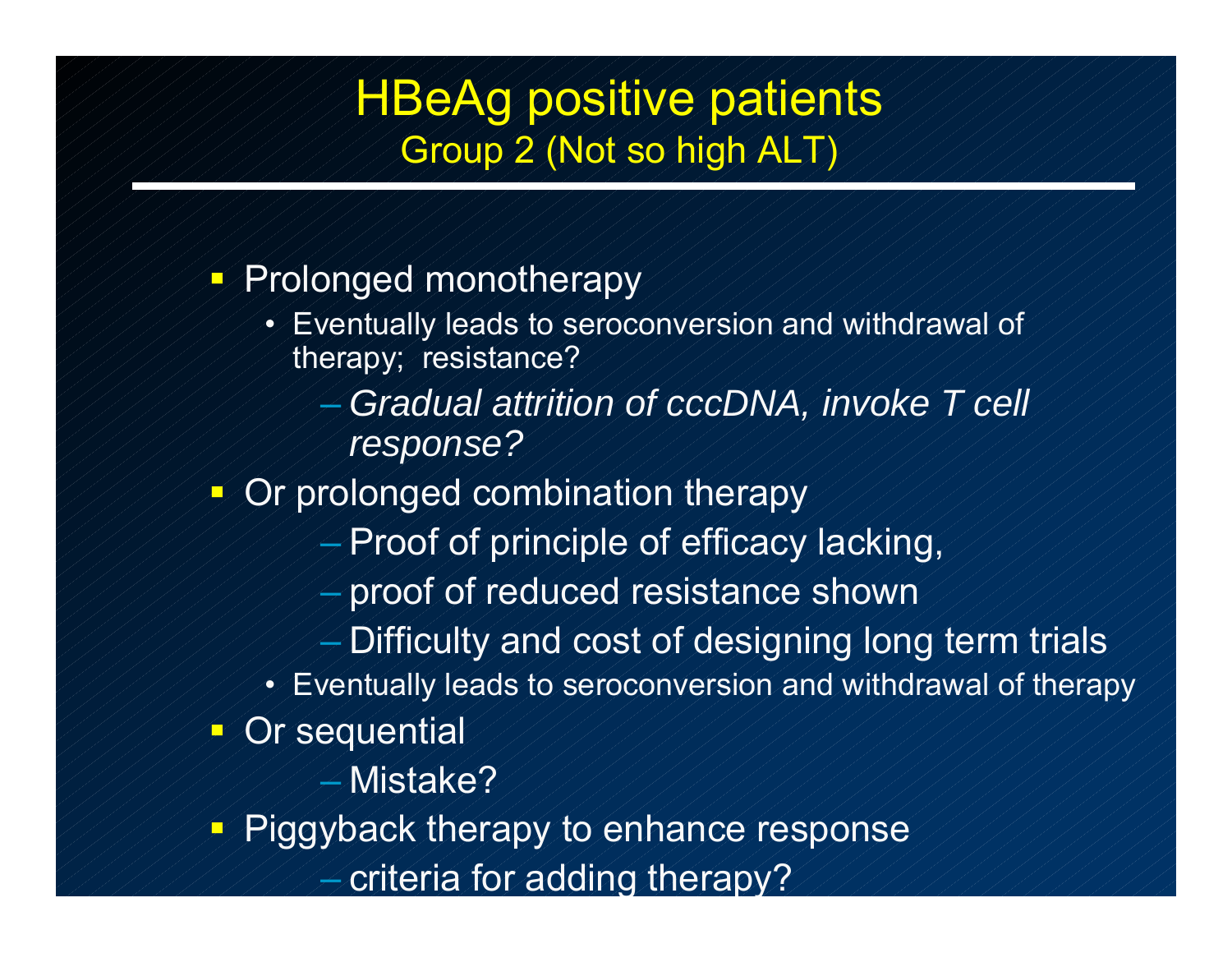# HBeAg negative disease

- Monotherapy with drugs with low rate of resistance may suffice
- Resistance may still occur but at acceptable rates?
- $\blacktriangleright$  PEG IFN  $\blacktriangle$  Long term suppression rates after finite course?